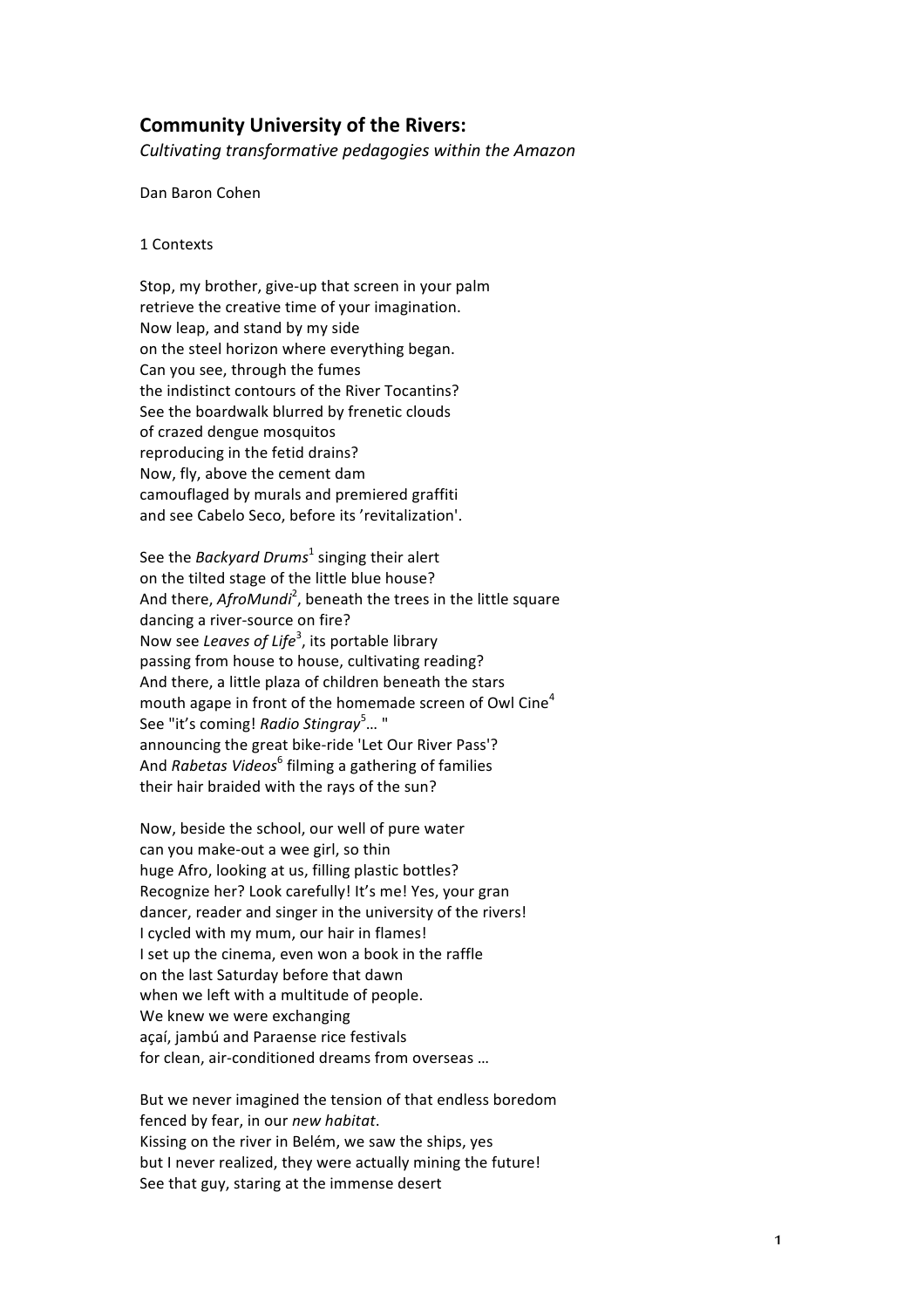looking at me from the horizon? Till today his questions echo in the craters of my stolen *imaginário*<sup>7</sup>. *Who is responsible for such devastation? How will we survive such violence? What project invites a community to gaze* at its revival in a museum where everything ended?

Leap now to 2015, my brother, to the world stage of that beautiful little square! Gather all the youth and children of the community and tell them all you have seen, at my side! They know that 2015 was declared 'year of light' and that Brazil will produce solar energy so cheap that there'll be no more argument for hydroelectric dams! Go, invite youth from projects around the world that have already lived green lies to meet between the Tocantins and Itacaiúnas Rivers and together, create a solidarity and generosity that fit in the palm of every hand!



(a) Flanked by an installation in the 'people's gallery', the Backyard Drums transform their village square into a theatre of liberation through Afro-Contemporary song and music (2014)

2 More culture in school

The packed auditorium is a tense mixture of authoritarian threat and shy adolescent admiration. Teachers police pupils, parents threaten children, but today, a new project is being born. Camylla stands in one corner, elegant, poised, her Senegalese costume glowing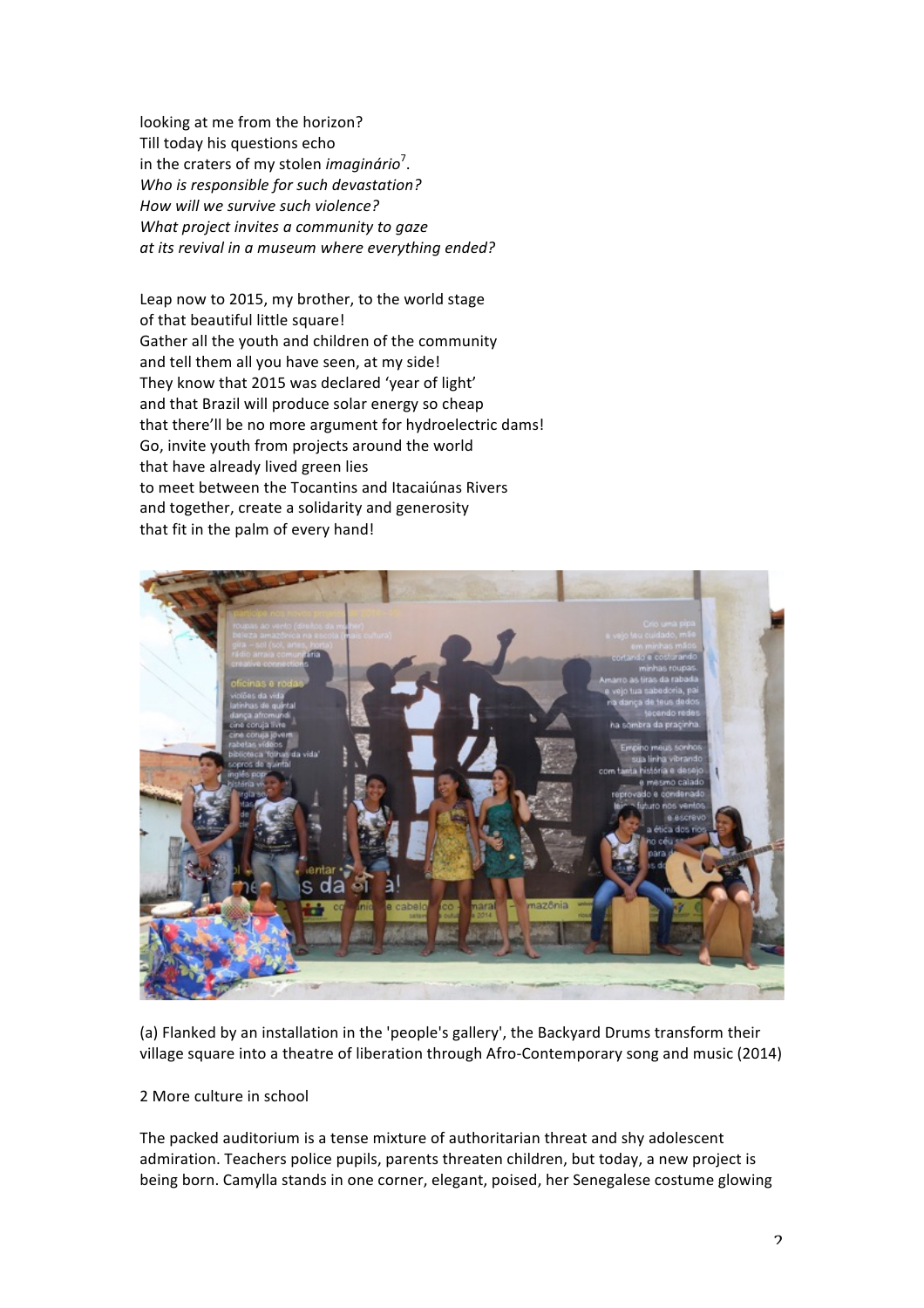on the over-lit school assembly stage. It highlights her strong, long legs and curved muscular bottom, sculpted bare belly and proud, tapering back, erect shoulders and small, almost invisible breasts. Her body records the meeting of enslaved African warrior and silent indigenous planter, and her light complexion and Portuguese surname, the plantation where they met. The same rich fabric gathers her voluminous braided hair in an intuitive celebration of African femininity.

But this Camylla is not just a reinvention of traditional African aesthetics, viscerally studied through videos found on the Internet, interpellated into her body. She embodies an impossible dream: that a young *cabocla*<sup>8</sup> woman can emerge from a wooden home without water, toilet or fridge, sustained by little more than rice and beans sauce, to create choreographies of hope, be respected for her intelligence and resilience, and become a new symbol of a vital, autonomous, sustainable Amazon. Everyone in the auditorium read the photo and the caption that accompanied the interview in yesterday's newspaper or saw Camylla on TV. She has just won a national award to research the silent, invisible indigenous narratives of her *cabocla* history, as a radical metaphor for the violation of the rivers and forests of the Amazon, through workshops with Butoh and Maori dancers, from the most advanced indigenous urbanized cultures in the world.

Camylla looks out at the upturned faces. She recognizes children and adults from her *AfroMundi* dance school. She looks across at Reris, ready to film. She turns now to Elisa, Carol and Êvany, across the stage, their *drums of freedom* poised between their legs, also in African costume, ready to perform. She looks at the obese teachers seated at the end of each row in the auditorium. Gradually, they have come to recognize and understand their everyday aggression in the classroom and submission at home, and their compulsive eating as the performance of hidden, unresolved dramas of the feminine Amazon, that Camylla suffered in the everyday beatings from her mother. They know that today, they are transforming these dramas into a grammar and vocabulary of self-liberating Afro-Amazonian community dance. All recognize in Camylla, the celebrated, afro-contemporary dancer, their own gestures, silences and desires. But do they know that the tension that runs deep within her self-confident onstage identity, the energy of her poise and steely determination that aches in the *arca* just below her breasts, threatens to fracture her very life?

The children from *AfroMundi* dance school feel her tension, but Camylla knows the *Drums* of *Freedom*<sup>9</sup> understand it. They know her as the glamorous nineteen year-old who beneath the costume and braids, compulsively straightens and tints her hair, and dedicates hours each day to perfecting another performance, virtual and weekend, to attracting male desire and the unconditional love of an absent father, and to healing a stolen, violated childhood.

Camylla nods at Reris. He starts his video. She glances at Carol, Elisa and Êvany, dressed in vibrant Senegalese fabrics of green and orange prints, djembes between their legs, and smiles. All are experimenting with lesbian sexuality, which threatens to flood rehearsals and subvert the weekly collective *formation*<sup>10</sup> processes. But now, Camylla remembers them all on the opening night of the project, seven years earlier, all seated in the same positions, when she and two other eleven year-olds gyrated above upturned beer-bottles, in unconscious complicit celebration of child prostitution. She nods at them, and the percussionists begin a powerful Guinean rhythm. The entire school auditorium, even the teachers, erupt in adulation and appreciation. Some instantly stand up and dance, without even knowing why.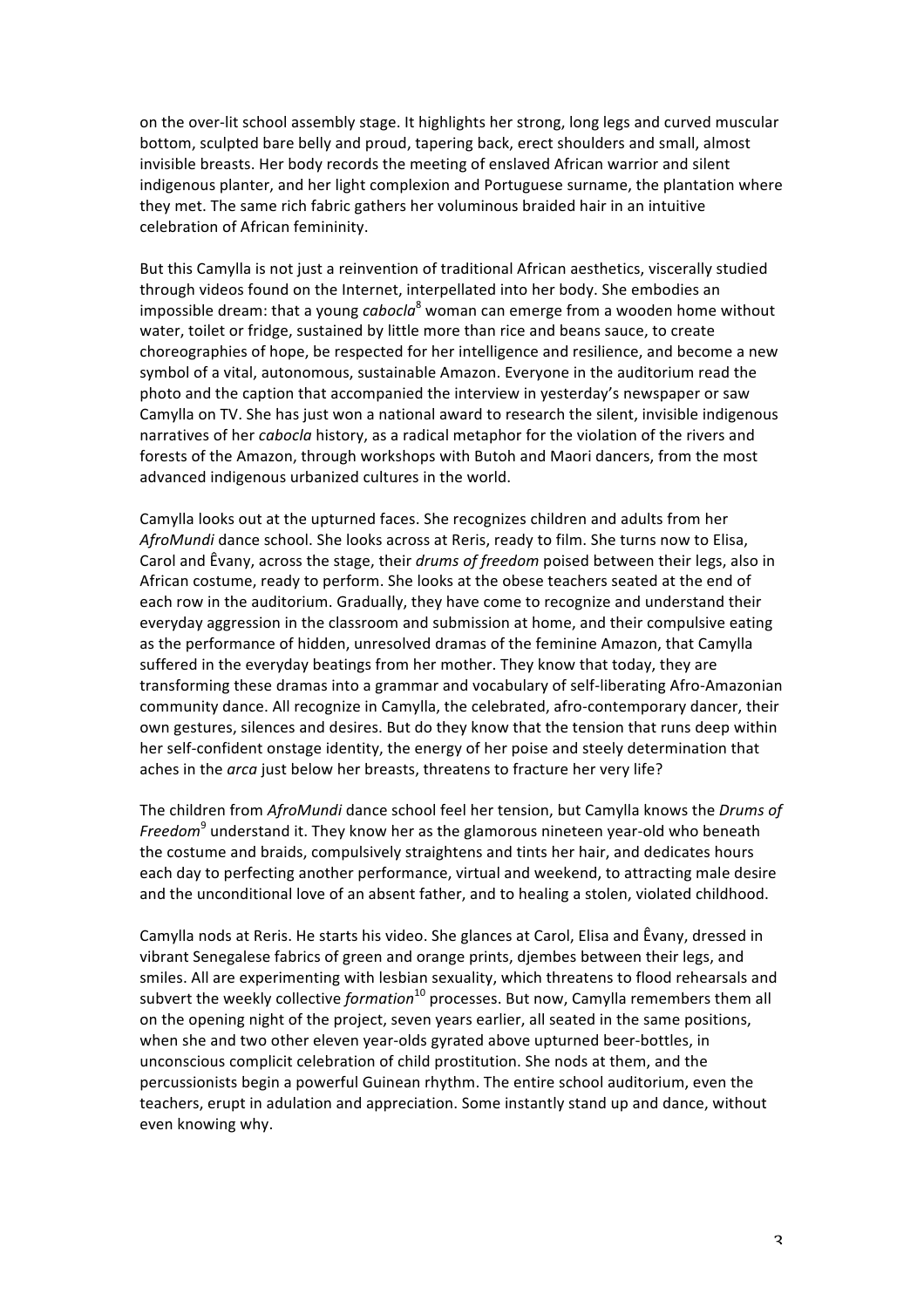

b) Carol, Évany and Elisa play their 'drums of freedom' inside a school performance of 'Let Our River Pass!' (2015)

The live drumming intensifies Camylla's solo and the audience's collective, empathetic response generates another synergy, which inspires the percussionists. The school is transformed and the morning exceeds all expectations. Camylla sits exhilarated and recovers her breath. The percussionists caress bruised palms, exchanging smiles. Nilva, the headteacher laughs out loud and takes the mic. This is so much more than a celebration of black awareness or the launch of our new project collaboration 'More Culture in School<sup>'11</sup> with our *Community University of the Rivers*<sup>12</sup>. She smiles at her teachers, animated, already sharing clips of the performance between mobile phones. She is dealing with chronic teacher absenteeism, her own ill-health and that of her most motivated, experienced teachers, and an apathy that permeates all the schools in Marabá. This is more than a performance of our *human rights. It is a performance that heals and transforms the imaginário, of each of us, those of us that carry the wounds of Araguaia*<sup>13</sup> and the threats of Belo Monte<sup>14</sup>. You give us *hope that the Amazon will revive!* 

Camylla smiles, but I recognize the tension that now hunches her shoulders and is spreading to the *Drums of Freedom*. All are desperate to recover their mobile phones in Mano's bag, to read the few hundred messages of the early morning<sup>15</sup>. In all her years of pedagogical coordination, this one responsibility tests Manoela's capacity to avoid turning a collective agreement into terse command. Nilva calls me to the stage and I embrace her and Camylla, and present the percussionists by name. *Thanks everyone for your focused energy and generosity!* After the interval, we will work with all the teachers, and in the coming weeks, with you all, class by class, to transform the school into a huge workshop of dance, percussion, song, theatre and video, to create a festival of transformation through *performance. Agreed?* Sustained applause.

*But let me ask you one question. You know these performers. You know Reris. You have seen them all grow into arts educators. Is it fair that they, that you, are failed again and again,*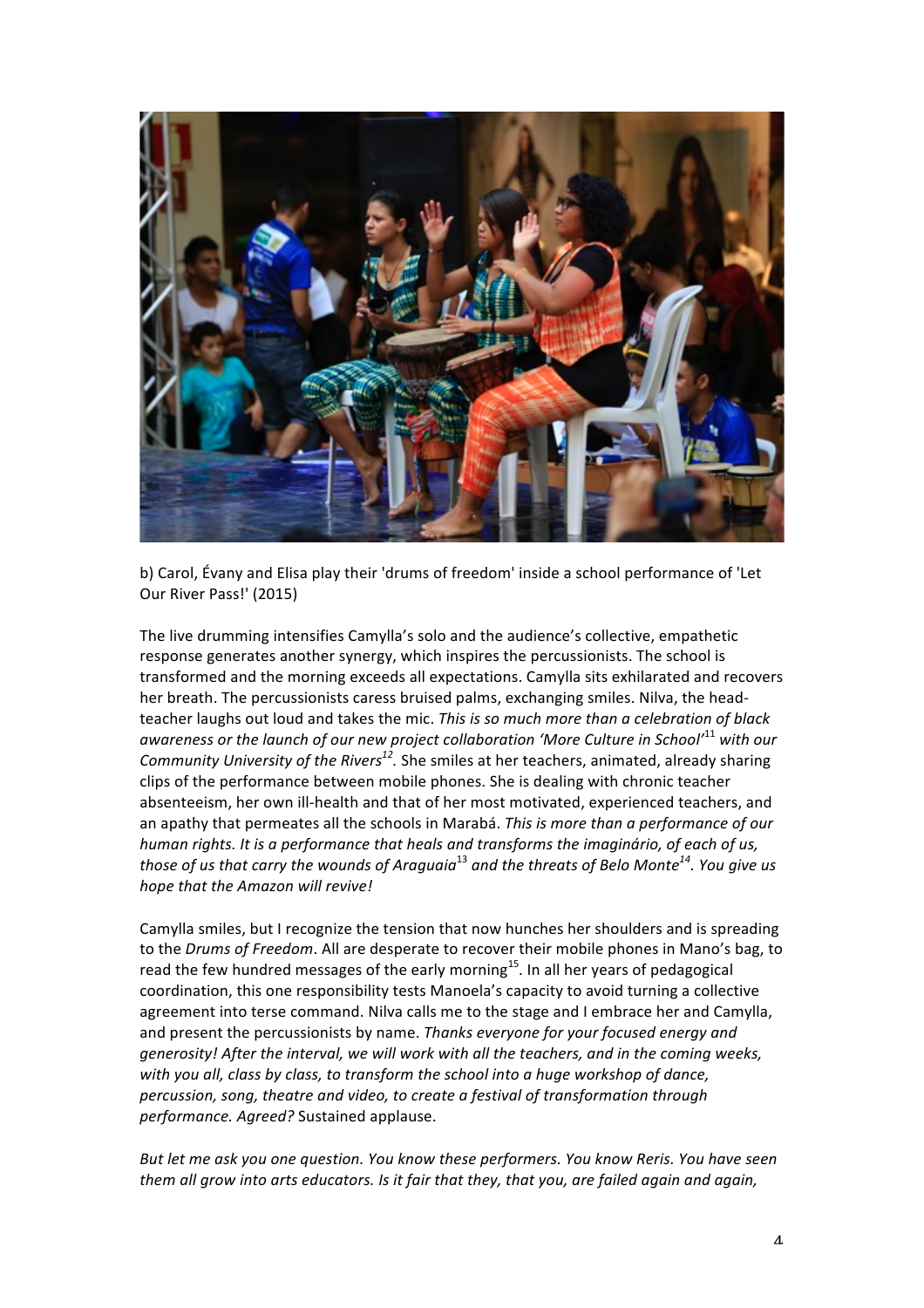*just because the pen, only one of our languages, just one of our intelligences, just one door* into our imagination, is all that's valued? And that the knowledge of our ancestors, that *comes from our hands, our bodies, our land, forests and rivers, has no place in school?* 

The auditorium is silent, reflexive, open. Two of the scores of young mothers present, who danced with Camylla above upturned beer bottles seven years ago, feel a rush of indignation. Their young sons sit beside them, already practiced in the armed poses of Toím, Douglinho and Renan<sup>16</sup>. *Please leave with this in your mind. You created this stage where we* performed another kind of education, without walls, rooted in the culture of Cabelo Seco, past, present and future, and the celebration of our full intelligence!

I look at Camylla. Her eyes brim with tears. She learned yesterday that she failed Portuguese and Mathematics, and is condemned to repeat and 'pay' her final year.



(c) Poster montage of AfroMundi dance company's first performance on a landing platform transformed into a stage on the banks of the River Tocantins, during the current drought ('Dry Tears', 2016)

3 Universities

I create a kite and see your care, mum in my hands cutting and sewing my clothes. I tie the ribbons of its tail and see your wisdom, dad in the dance of your fingers weaving nets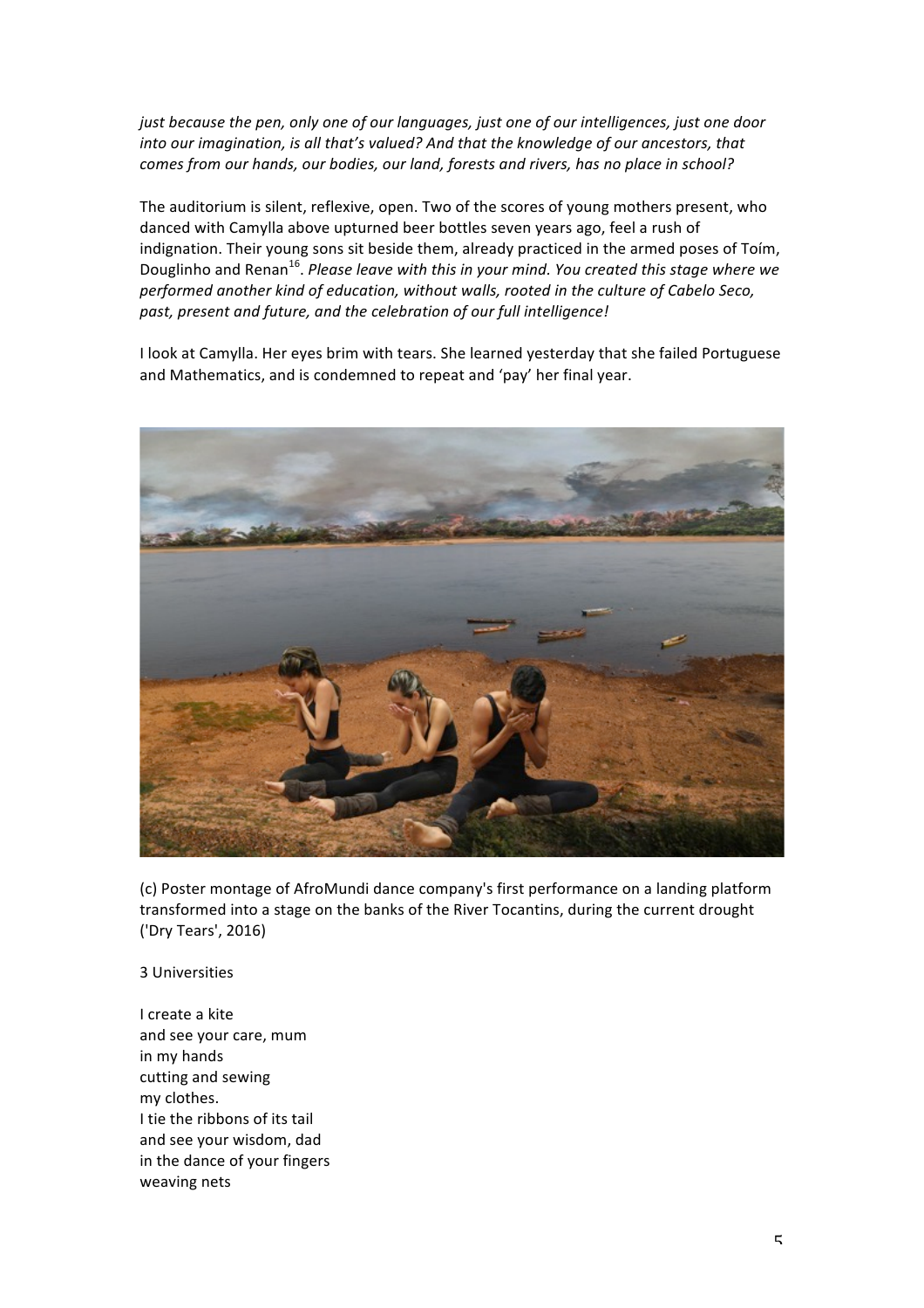in the shade of the square.

I fly my dreams their cord vibrating with so much history and desire and though mute failed and condemned I read the future in the winds and write the ethics of the rivers on the parched red sky to reveal the values of the giants and keep safe my life in my home.

Reris looks down over Cabelo Seco. He lifts the recycled pocket video camera to his eye. I film him, filming his community vanishing, as his world-view expands. He smiles to himself. The ice in my belly has melted. As we pass through the clouds, he turns to catch the last glimpse of Cabelo Seco, an arrowhead in the point where the River Itacaiúnas and River Tocantins meet. The day I became an angel. His distinctive ancient profile, more Indigenous than African, is sharply defined in the frame of the plane window. He is not just filming his first flight. He is filming for Toím, Douglinho and Renan, three of the five friends in an iconic photographic portrait that appeared in our third artistic-pedagogic calendar, all murdered before reaching eighteen. And he is researching the future, for those who survive in the 'red zone' of development, who will read and reread every nuance in his photos, imprisoned for being born black, poor and too literate about the languages of power and the health of the Amazon, to endure their fragility and complicity, or be allowed to move freely in Old Marabá at night.

Reris' features are almost inscrutable, an inherited, self-aware ancestral mask as dry as his spare words, but the emotions of his own stolen childhood, tremble in an almost perceptible smile. What happens if you need the toilet in the sky? Later he will smile at the radical innocence of his question.

We leave my bag in my room and go into his apartment. Reris opens the sliding glass door of his bedroom and looks out over a garden of native trees, contemporary ceramic sculptures and indigenous wooden carvings beside landscaped ponds, filled with more fish than our stretch of the Tocantins River. I'm glad his first hotel is an ecological retreat, deep in the old city of Recife. He studies every detail, recording everything in a finely gradated, acutely sensitive memory. He points at a huge majestic tree with bold, twined roots, across the gardens. *Isn't that the Baobá*<sup>17</sup> *that priests brought over from Africa as seeds in their hair?* Reris opens the hot-water tap and lets the water run, noting its temperature, before we leave his room.

We descend antique wooden stairs and as we reach the garden, Reris turns suddenly. *Did we turn* off the air-conditioning? I smile at his economising reflex and nod. I open my camerabag. When I look up, Reris is already in the garden beneath the Baobá tree. By the time I join him, he is on his knees, smelling the leaves and caressing the seeds between his forefinger and thumb. *These will not bud. But I'll take some back to show the Rabetas.* He films the thick roots, braiding out of the ground, the camera tilted up from the ground. This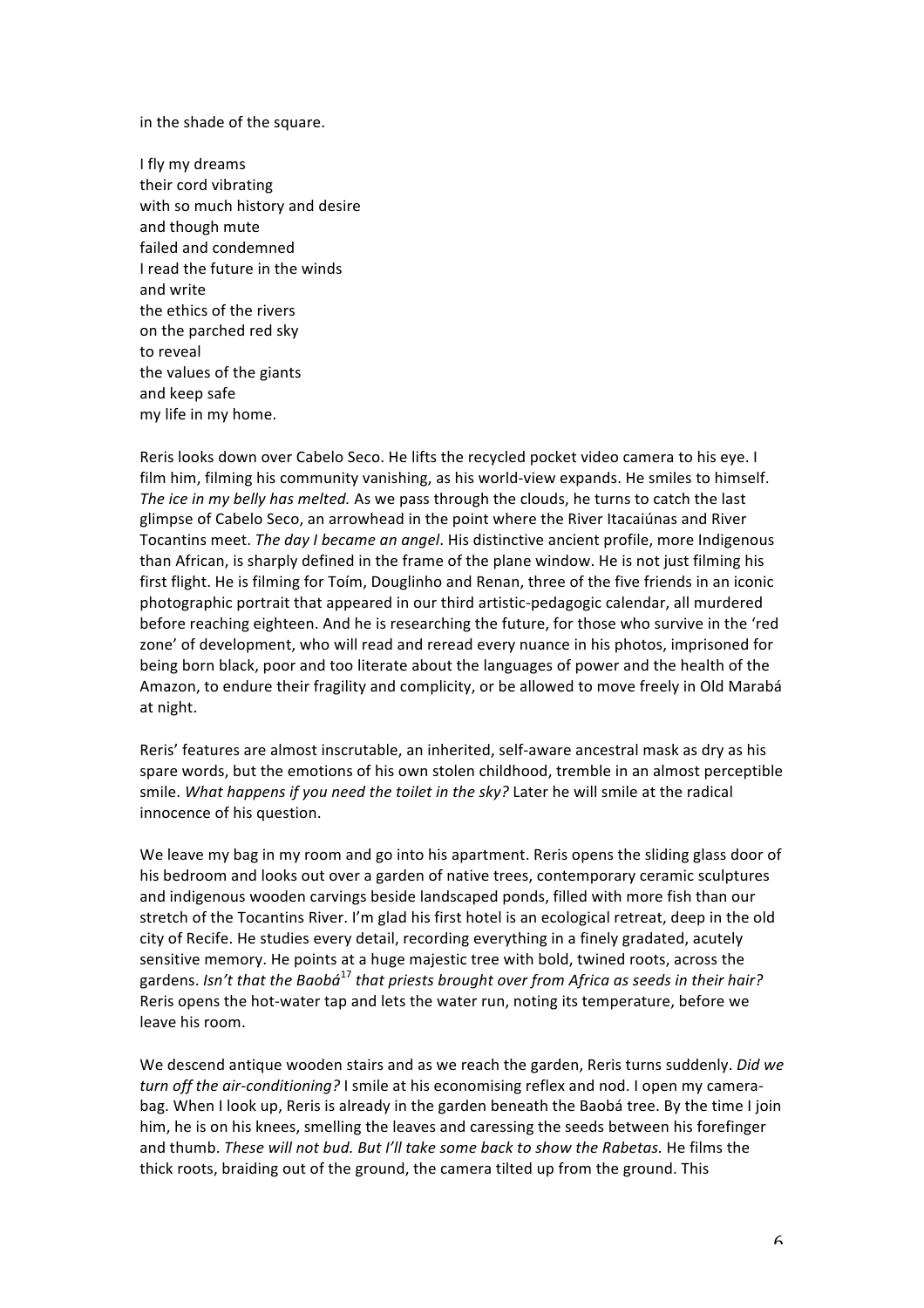perspective, from below, is already an aesthetic reflex. He is nineteen, struggling to graduate primary school.

*Camylla has agreed we can show Dry Tears*<sup>18</sup>, I confirm to Reris, on his veranda, after lunch. He'd tried, in vain, to digest the rich white-wine sauce that accompanied the only dish with rice and beans on the menu, and almost fainted with cramps. But he is already deeply immersed in preparation for the National Forum on Audio-Visual Interaction with Education. His fine, steady forefinger accompanies the movement of his lips as he traces the shape and reads aloud every word. I browse the program. *You're on the roundtable I'm chairing, Reris.* He looks up, panic triggering decisive certainty in the fraction of a second. *I'm here to learn. I'm not ready to speak. I'll document.* I smile. We'll speak to the organizers. They'll *understand.*

My opening words on our Community University of the Rivers turn Rerivaldo into a celebrity. He lowers his eyes before the insistent gaze of well-intentioned university scholars and leaders of extension projects when they insist on being photographed with him, but by the second day, he meets their gaze, for a few seconds, and replies with a phrase crafted to explain his presence and to avoid being turned into an exotic trophy. *I coordinate the audio*visual department of our university, the memory of our micro-projects, the formation of our *coordinators, our work in the community and in schools, the graphic design for our billboard* and our solar-powered radio-bike. I complete his presentation: *Reris and his audio-visual* collective won a national award from the Ministry of Culture, last year.

Reris learns not even to smile in empathetic embarrassment when even scholars ask me if he speaks Portuguese, if his body is painted, if alligators walk our streets. In just hours he has travelled the vast distance from smouldering terse replies slapped out of him in the deserted midnight streets of Cabelo Seco by brutal military police, when asked to explain the *Reais* in his pocket. They trampled his scholarship into the dirt, then kicked and mocked him when he kneeled to retrieve it. A month later, it was the sergeant who looked away when Reris offered him a glass of water before the start of the community bike-ride. Rabetas Videos Collective named the bike-ride *Don't Kill Me: I am the Amazon*, in memory of nightly violence they suffer at the hands of the police. Astride their bicycles, in two and threes, all the kids noted Reris' lowered eves and the officer's searching gaze, and the video-maker's outstretched hand that bridged the two worlds. The scene disturbed the teachers' conversation in the staff-room the next day, and then entered the collective narrative in the calendar in 2015, approved by the youth coordinators of the community university.

I step onto the stage, the forum program in my hand, and introduce two national videomakers. Reris films. *Our third panellist is Rerivaldo Mendes*. I gesture to the only youth in the forum. There is a palpable thrill of expectation. *Reris has asked me to thank you for the honour* of being invited. As this is his first forum and the first time he has left his community of Cabelo Seco, he has chosen to listen. He will speak through video, and in intimate *dialogues.* The disappointment is almost as visceral as Reris' refusal to speak. It may take *him* many years to break the law of silence on public stage, a silence that keeps him alive *today.* 

The two video-makers are eloquent, calm, and coherent. They choose polemical themes and are experimental in their forms of presentation, but they are at home. They affirm an agreed consensus. Reris is bewildered by their video language, but open and intrigued. A few questions from an audience immersed in the mobile phones and netbooks in their laps, are answered with reasonable, rehearsed anecdotes. The video-makers return to their seats in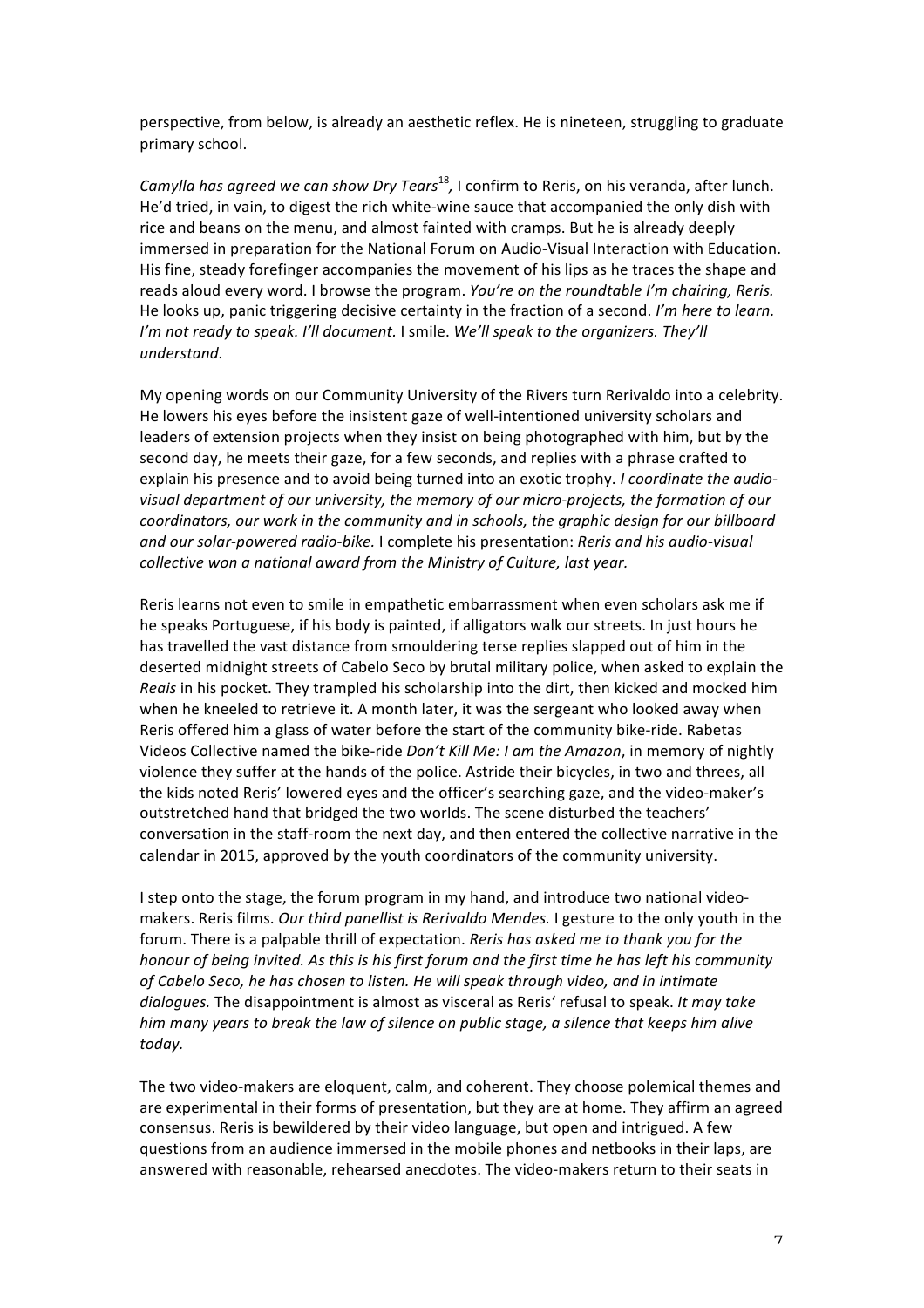the auditorium and I ask for the video fragments from *Dry Tears* and *I am the Amazon*. The first begins with the pulsing sound of crickets, and Reris' distinctive view, angled up from the cracked cement and stagnant puddles of Cabelo Seco. Fingertips suspended above keyboards… 

A member of the audience takes the microphone and after a long comment, concludes with two questions. *Rerivaldo, how do you develop the narratives in your videos? And why did you choose video to transform yourself.* Reris lowers his camera and gazes at the questioner, the microphone in her outstretched hand invading his silence. She has already photographed him in the morning, and achieved a selfie with him before the session.

We exchange glances. I too am being coerced. If I mediate to protect Reris, I fulfil our agreed, shared principles, but in the public gaze, devalue his authority and contradict our university's pedagogy of self-determination and commitment to youth as co-researchers and community pedagogues. If I concede, I perhaps irretrievably betray my word and wound an emerging, still-fragile self-confidence, let alone the confidence between us. How to explain our process of healing the hidden, inter-subjective labyrinthine wounds of centuries of colonization, exclusion and resistance, hunger and permanent, intimate betrayal, in just a few words? How to illustrate our territorial distinction between the *community*<sup>19</sup> dramas of silent, lived, unresolved inarticulate intimate histories, and the *public* theatre of lucid, contested interpretations of distant, already documented narratives? How to defend Reris' right to be silent, and his huge post-colonial challenge and struggle to say no? I smile at Reris. He too is reading this threshold. I decide to trust his knowledge. *Your choice, amigo.* 

Reris weighs the risk. In a split second, he steps away from the camera, takes the mic, and climbs onstage. *I didn't understand your question*. The woman rephrases, becoming more obtuse and seeking refuge in a theoretical language. Reris turns to me, and whispers: what is she saying? I build the bridge: *Rerivaldo, how do you use video to tell your stories, and why did you choose to make videos?* Without looking up, knowing the weight of each word, and the silence between, Reris replies. *I try to reveal what is hidden, from the ground up, to save our river, and all that our community knows.* He lifts his eyes to meet his questioner's. If I were not making videos, I'd be involved in some scam, caught up in trafficking, and probably *dead.*

*I* need to return to reality, Reris notes drily, as we stride through the airport.

4. Teacher education

Let our river pass

Even though there are no more fish I will hold on to my grandpa's canoe its taúba benches preserve the curve of my learning in his lap of how to read the rivers the smell of *tucunaré* fish drying on the clothes-line in our backyard and of mum's peels of laughter, discovering my first summer of love.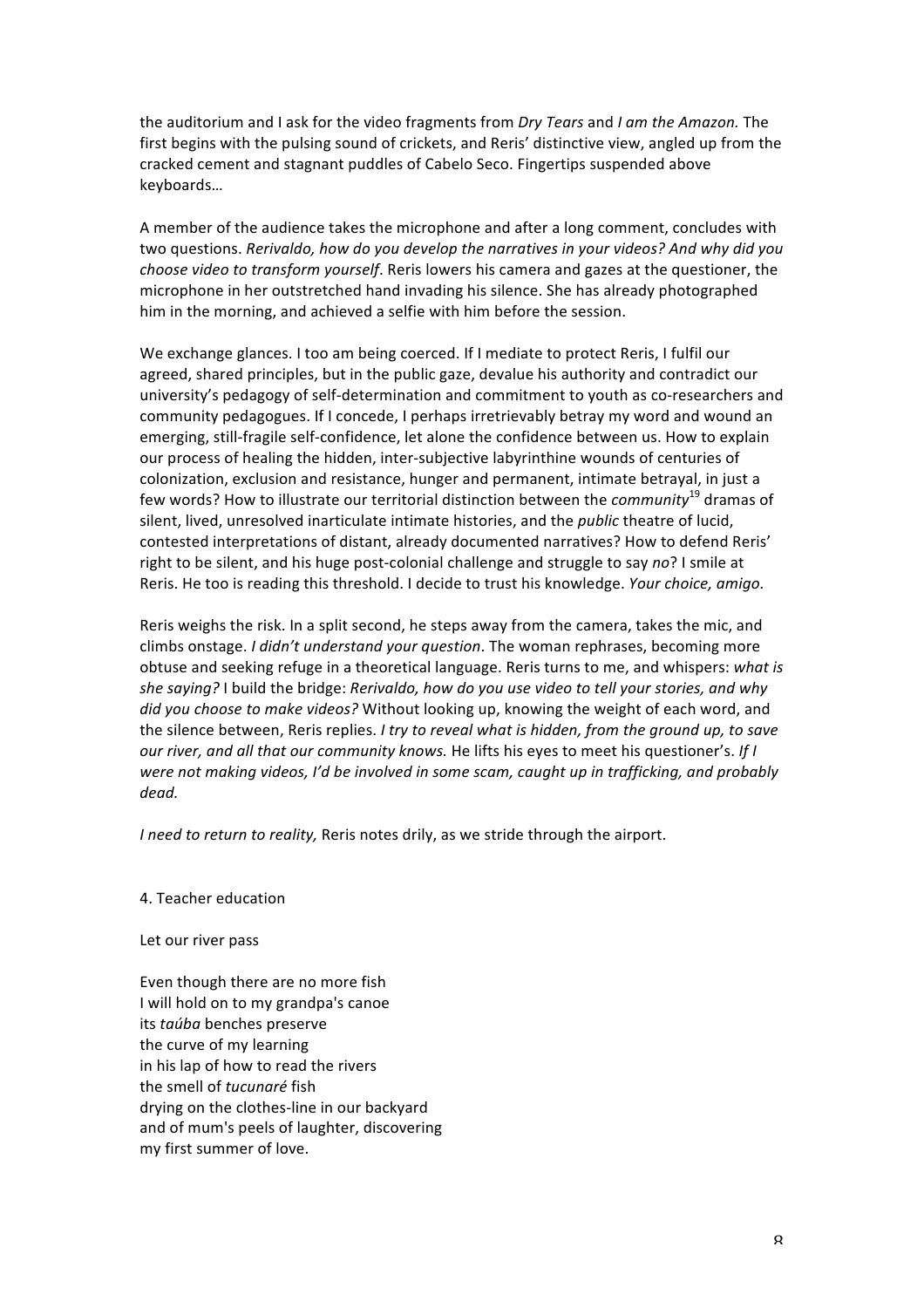That world sustains the roots of my hope that the murder of life-sources in the name of green progress will open your nut-brown eyes encourage you to fit your *rabeta*<sup>20</sup> and cross the Tocantins, again at sunset, with me to defend our Amazon.

Carol passes out drumsticks, while Elisa places thirty chairs in a circle. They are not lovers, but Carol gazes with unconditional love for Elisa who was raped at fourteen and at fifteen, gained Pietro and wounding judgement from two powerful women in Cabelo Seco. They tried to use Elisa's precocious pregnancy as evidence of the project's immorality, to destroy it. Instead, the two young women formed *Clothes to the Wind*, a percussion-based, songwriting micro-project for children, young girls and women, to turn violation into human rights. Carol hands out the final drumsticks as Elisa completes the introduction. She then picks up her guitar and the two sing and drum the song *Cabelo Seco* to present who they are. They follow with a funk version, just with drumsticks. Amazed applause. *I taught you for five years,* a senior pedagogue exclaims. *I never knew you had so much culture!* 

Carol also co-coordinates the children's library *Leaves of Life* and the community cinema *Owl Cine*, writes excellent poetry and short stories, but she never speaks in public, except to tell truths no one can bear to hear. Even at seven years of age, the youngest in the project, she was the same. But then, she had to overcome hysterical laughter to find and build the momentum to tell the truth. In a community and country that seeks refuge in saying yes, to avoid punishment, exclusion and execution, and to keep every doorway open to dribble starvation and rape, Carol's courage is rare. Were the lovers active or passive, in that summer? Carol asked when the poem was read, opening the pathways for the community university to talk about sexuality, and for Elisa to deny the rumour that she had exchanged her virginity for the brace on her teeth.

The teachers listen to the two girls with respect, and Elisa asks them to turn to one another in pairs. It is the first time all 30 teachers are present in a *formation* session, joined by other professionals who know *Rivers of Meeting* and are curious to see how teenagers form adults. Carol reads the poem and now that an environment of care, sensitivity and confidence has been defined, Elisa explains the structure of the workshop. She invites the teachers to form into seated pairs, turn their chairs towards one another, and exchange a story about the human right that most defines their needs. Within seconds, the circle is a polyphony of trialogues<sup>21</sup>. Carol and Elisa check that no-one is excluded, self-excluding or touching an unresolved, painful story.

After seven minutes, Elisa beats the  $aqoq\delta^{22}$ , reminds everyone to share their dialogic time with care, and that she will call them together in a few minutes. When she judges the banter has almost subsided, she calls the taller teacher in each pair to stand. She and Carol demonstrate. Carol creates a human sculpture of the human rights story Elisa has shared, and Elisa reads herself in Carol's embodiment, and then adds emotional, psychological and narrative detail. The pair inverts, each actor now becoming active audience, and then the pairs embrace in thanks.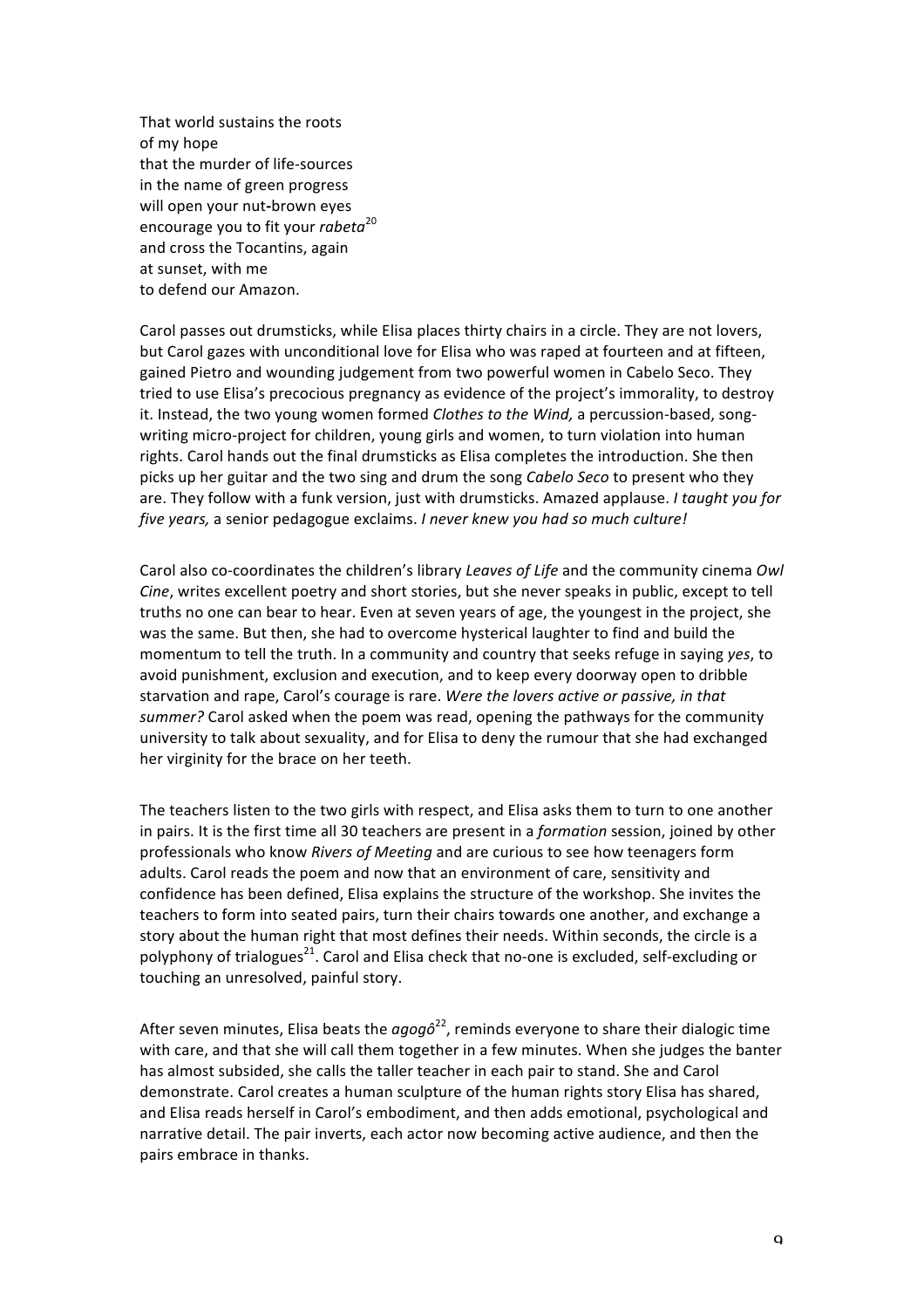*Now take your drumsticks, and accompany each of these rhythms.* Carol beats out a rhythm of *funk*, and the teachers find the rhythm, the generational differences appearing with laughter. Elisa beats out a *samba*, and the teachers find the rhythm with more confidence. Carol creates a *carimbó*, and once the teachers find the rhythm, Elisa creates a *boi*. With each new rhythm, the pleasure visibly increases, the relationships between the teachers are being transformed, and the respect for two teenage arts educators deepens. Mano is supporting them invisibly, as one of the pedagogues. I am photographing. Reris is filming. But the pedagogic culture comes from Elisa and Carol's mutual respect, artistic confidence and thorough preparation.

*Now please return to your pairs,* smiles Elisa. She can feel the workshop is going well and risks a smile to Carol. *I'm really enjoying this!* Carol laughs aloud. We invite you to create a *lyric, based in your stories, and to choose a rhythm, to quide the improvisation and structure its...,* well, just to structure its rhythm! Both laugh and the entire workshop laughs with them.

Twenty minutes later, we listen to fifteen raps, each using a mixture of Amazonian rhythms. Carol and Elisa are stunned, but less so than the teachers. In the circle of reflection that concludes this first of twenty-four 80-minute workshops, apart from the candour and quality of the lyrics and collective self-confidence of the teachers, two insights stand out. *I've* always condemned funk as violent, macho, irrelevant to the educational process, says the pedagogical coordinator of the school. This workshop has sensitized me to start from where *my* pupils are, culturally, and to work from their energy, their life experience, their pleasure. And frankly, I thought I had no rhythm!

Carol offers her reflection on what the pedagogic coordinator has just shared. As far as I can see, the relations of power, between the senhora [all laugh], and the different generations of *teachers, have also become more aware, more equal and horizontal.* There is a hushed awe, as the teachers listen to the youngest pedagogue in the circle. *It starts from a mutual confidence, the sharing of intimate stories. But it's also the decision to experiment with the* unknown, in public. And it's the rhythm itself. It creates more than a unity, how do you say, a synchrony? It creates the desire to walk together, to integrate, to support. And it's free of *words!*

Everyone applauds, and a younger teacher risks the second insight that will appear in the report passed to the Ministries of Culture and of Education. *Carol has demonstrated what I have seen today: the capacity of young people to collaborate with us, as co-researchers, as co-pedagogues, as partners in the educational process. And this completely changes not just* how we see young people, but how we all see education. And because their priority is on ethics, human rights and justice, the drama of becoming and determining the self, Carol and *Elisa remind me of why I chose to become a teacher.* 

And she cries.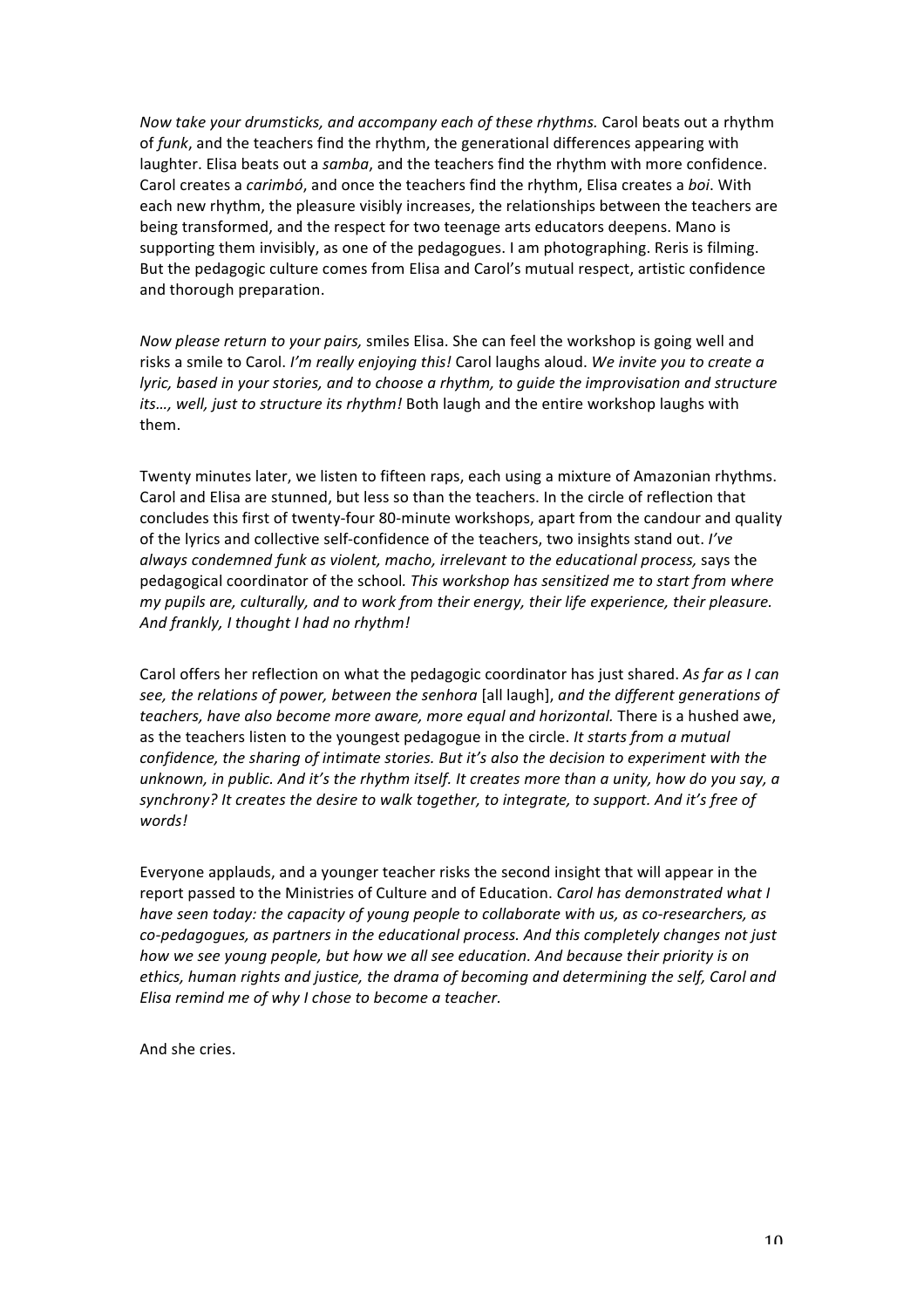### 5. Ethics

Reris is early. In the Amazon, that is remarkable. In the capital, people meet before or after the rain. On the river, the currents decide. And in these times of blind, unregulated industrial development and corruption, drought and minimal resources disturb the ancient equilibrium between the rivers and the rains. Leaves, rustled by a wind promising rain, are likely to be misread, even by the subtlest eco-cultural literate eye. So to meet, organize and create, is now more than ever a question of persistence, and respect for the time of others. For some reason, in a searingly poor family home depressed by an alcoholic father dying from starvation and a mother too pneumonic to leave her bed, Reris and all of his brothers and sisters arrive early. Even his sister arrives early to trade her teenage body for a burger, beneath the boardwalk, beside sewers spewing the city's waste into the River Tocantins.

Reris opens and dusts his Mac, and turns it on. He puts on his glasses, imagining the effects of real lenses that he is saving for, and reopens his monthly report. Two years ago, he wrote single words that stretched across two full pages, just as he spoke. *Like a long journey along the river*. Gradually, the words became organized into phrases and he randomly placed commas and full stops here and there, for effect, experimenting with their aesthetic effect. Gradually, he structured his phrases with punctuation as precise as his editing, integrating new concepts from the discussions about the weekly film the youth coordinators watch together, and the videos he devoured about the Amazon. *You never stop asking questions, even* with your eyes, Camylla smiles, admiring his 3-minute videos of *AfroMundi*. They were born on the same day, same year, and both have remarkable memories.

Reris has arrived early to give his first tutorials. He has a pedagogic plan, which he has built through our dialogue, copied with painstakingly care so that it is clean and accurate. It guides him to enable Carol and then Êvany to discover how to edit. He sits beside each of them, gently pointing at each relevant key, his long left arm drooped casually across the back of the chair of his apprentice, his right hand toying with a pencil, smiling, playful, as each manipulates the tools he has taught himself to use. The ease and pace of the others' learning reflects their intelligence, but also Reris' pedagogy. He is patient, supportive, interested, empathetic. All that he has learned, he shares. Hours pass quickly, they learn together. 

Reris has already filmed with Antonio and Brandon, and when they film, each too also places the camera on the ground, kneeling before the scene, reading it intently for social and poetic detail. They too are patient, perfectionist and as unhurried as waiting for a storm to pass before crossing the Tocantins. They are bound to one another, in unconditional solidarity, by the law of silence.

But each is very different. Brandon is fragile, sensitive, alert, fearless and unpredictable in his filming, but difficult to understand when he speaks. His words, smile and decaying teeth, are all constantly being hidden by his trembling hand, making it impossible to understand his speech. But when he films and edits, his fingers are steady. He taught me to edit with the same generosity that Reris demonstrates, but could not keep to our agreed times. He can't even remember the sequence of the days of the week and months of the year. It's too abstract. The movement of the river and its winds, the cycles of trees in constant flower and fruit, the rhythms of the wet and dry seasons, and the visceral memory that fixes his stare<sup>23</sup>, are the cogs that will continue to organize time, long after the river's source dries up.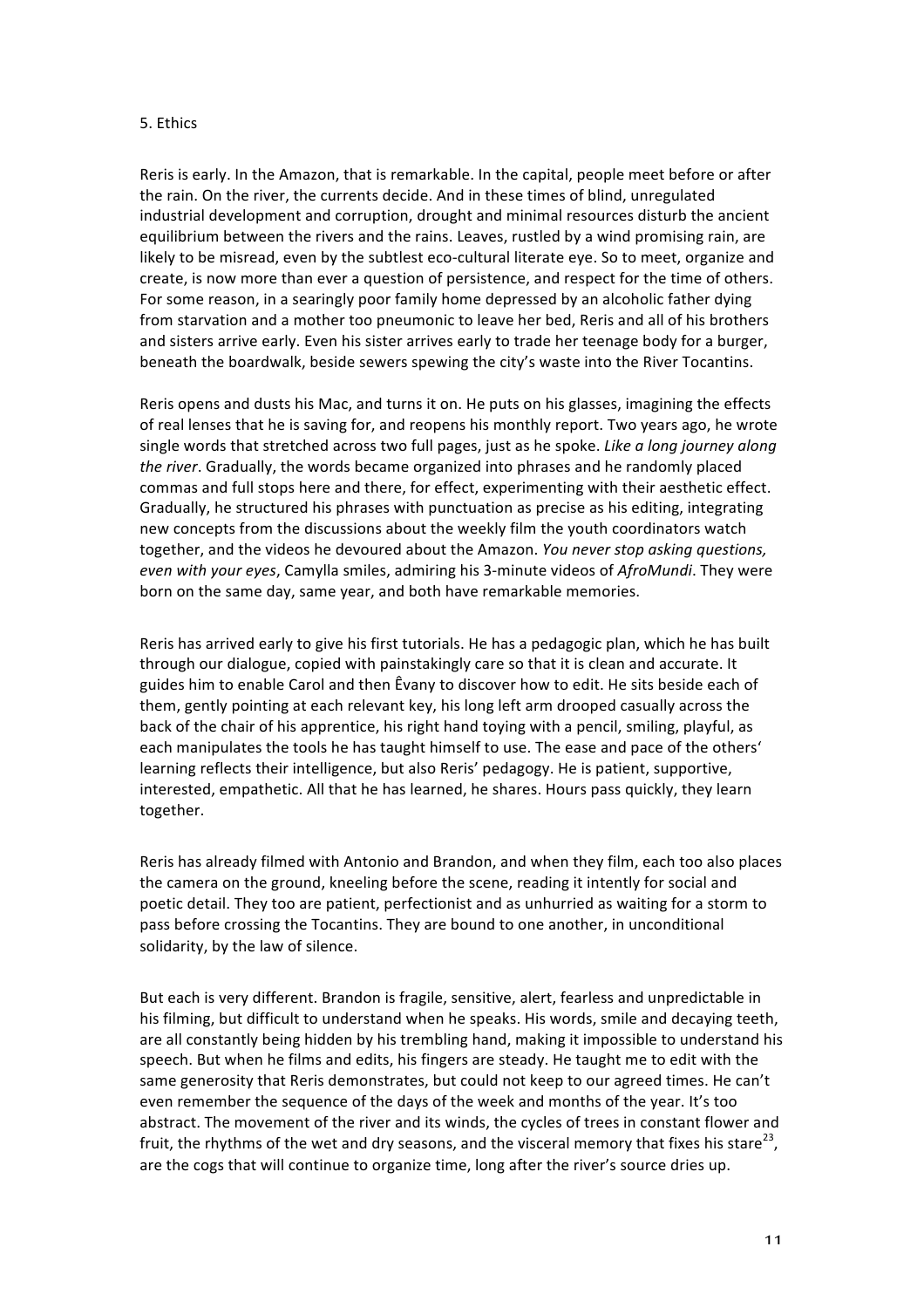Antonio stares in intense concentration, alert to all detail. His back is hunched in silent, brooding indignation. His innocent openness has disappeared. You don't need to be quoted *by name, in the piece we write for the paper*, I reassure him. It was night when he was arrested for an armed assault that everyone knows he would not commit. A little more than a hundred days later, when he is found innocent and released from prison, he is still living the beatings at the hands of the police and older inmates. Was he raped for being pretty? *You have the right to compensation,* I explain, but I know his mother is terrified of police revenge. Antonio doesn't look up. *You can include my name. They need to know we're not afraid.* 

In the little Cottage of Culture, the heart of our community university, we agree to include the photo of Reris teaching him to accompany the article. It will ease the pain and embarrassment of his family, and clear his name in the eyes of the community and of the future, a concession the news editor immediately agreed when I explained who Antonio is. It will also undo the devastating effects of his head teacher's angry prejudice, which marched her from classroom to classroom, newspaper in hand, pointing to what happens to vagabonds. But it will not enable Antonio to recover his academic year and graduate primary school before he is 19.



(d) Rabetas Videos collective discusses the ethics of representation during the production of a video on the Leaves of Life community library (2016)

Antonio, Reris and Bryan return to editing the community library video. Reris has explained how it needs to show that *Leaves of Life* expands the definition of literacy to include all our human languages and integrated intelligence, valuing the knowledges of the community. They immediately understand. They are studying, together, through production, how to create an audio narrative to structure, complement and reveal the complexity of the video footage. They know a reading and drawing circle in the street, in the 'red zone', is profound.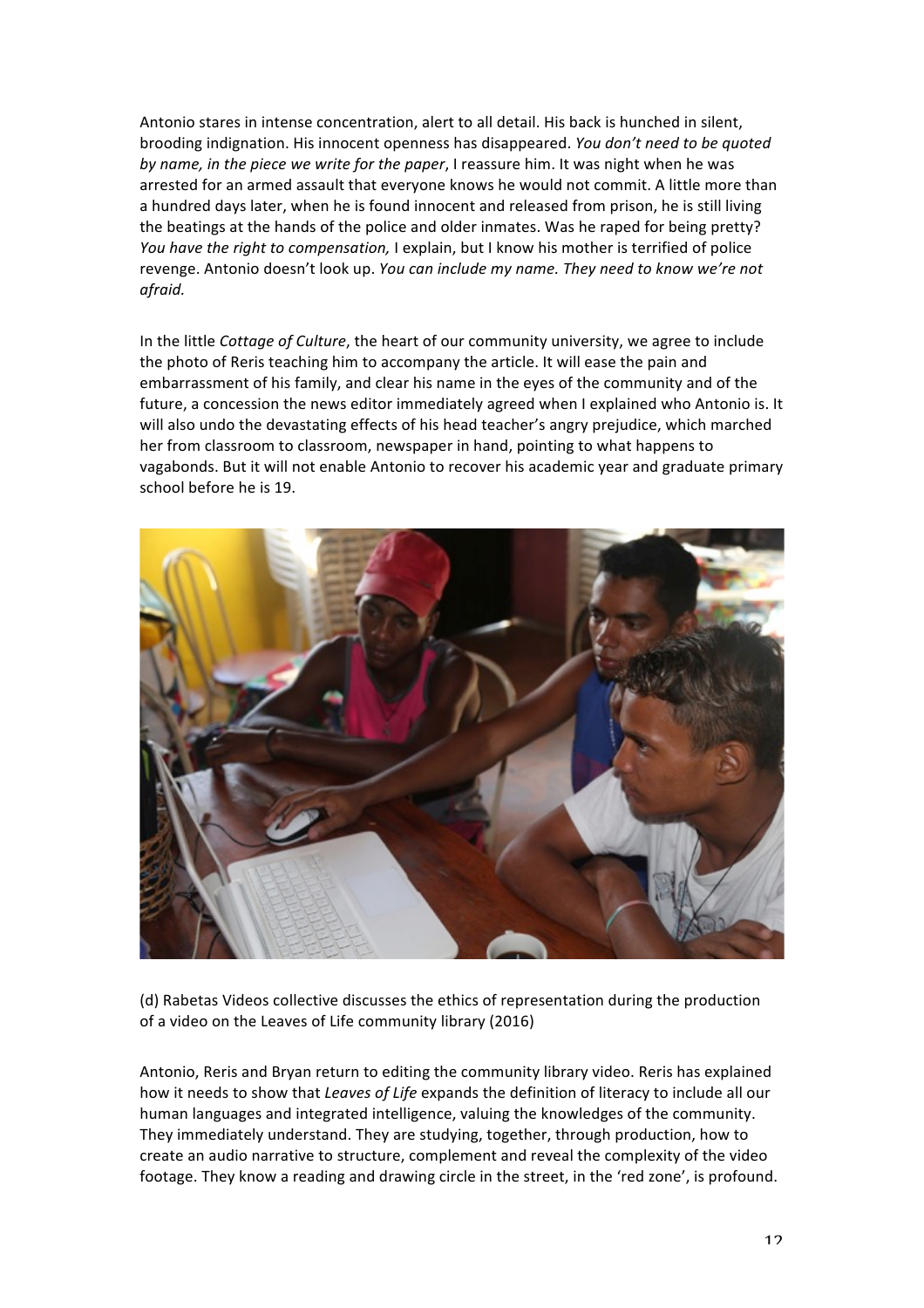Suddenly, they huddle close to the screen in intense debate. They rewind footage again and again. They call me over. Antonio points. Should we cut this piece? I watch an older youth arrive at the circle, look over, ask Alanes for a plain piece of paper, lie down among the children and begin to draw. I nod. *He stayed until it began to rain, and even then, continued* to draw, using the cracked wall as his surface. What's the doubt? Antonio explains. If we *include him, he might over-react.* They read my eyes. *Some will say he's using the children as* a shield, even scouting for little planes and a future market. A pause. He could say this is how the police will read it.

Community cultural literacy. No sociologist would even read a dealer lying among children. Or his intention. The *Rabetas* know he's recovering stolen childhood. He's found the only place where he can draw and imagine, a failed youth holding in thrall the living community that sustains him. He is more than a dealer. He is a son and grandson, a cousin and nephew, a shared childhood friend within a network of extended families, each a labyrinth of unresolved histories, suspended in a taut web of silences. A single loose photo or clip, with him just in the background, could have appalling human consequences. In a few frames, they've glimpsed the world, and the breath that separates them. *You're best to judge*.

We should consult him. Reris and Bryan are cousins, Antonio's uncles, but Antonio has just been released. His street status has changed. *I'll talk to him tonight*. I smile. *In just a few* minutes, you've focused the ethics of image rights, multiple perspectives, community politics and the value of mediation to maintain the confidence of the community and authority of *your* video. Can I document this moment, with the clip in the background? I smile. Out of *focus.* They smile. They don't look at the camera. They know this photo of the process will have a pedagogic and historical value for the calendar and the community.

Bryan returns that night. *He loved the afternoon, but we can't use that clip.* Next morning, Reris notes the decision in his project diary. It will enter his monthly report. Unlike Bryan and Antonio, he has already made the decision to teach, and use video to transform. He needs a team, not just to record and edit all that occurs every week but to keep his childhood friends alive. He has reintegrated Antonio as an editor.

### 6 Literacies

Every Saturday I go to the *centre* enter a circle hear stories play with colours and without *threat* sing dancing opening myself with care to read and recognize my stories*.*

And at sunset right there I pick up a pencil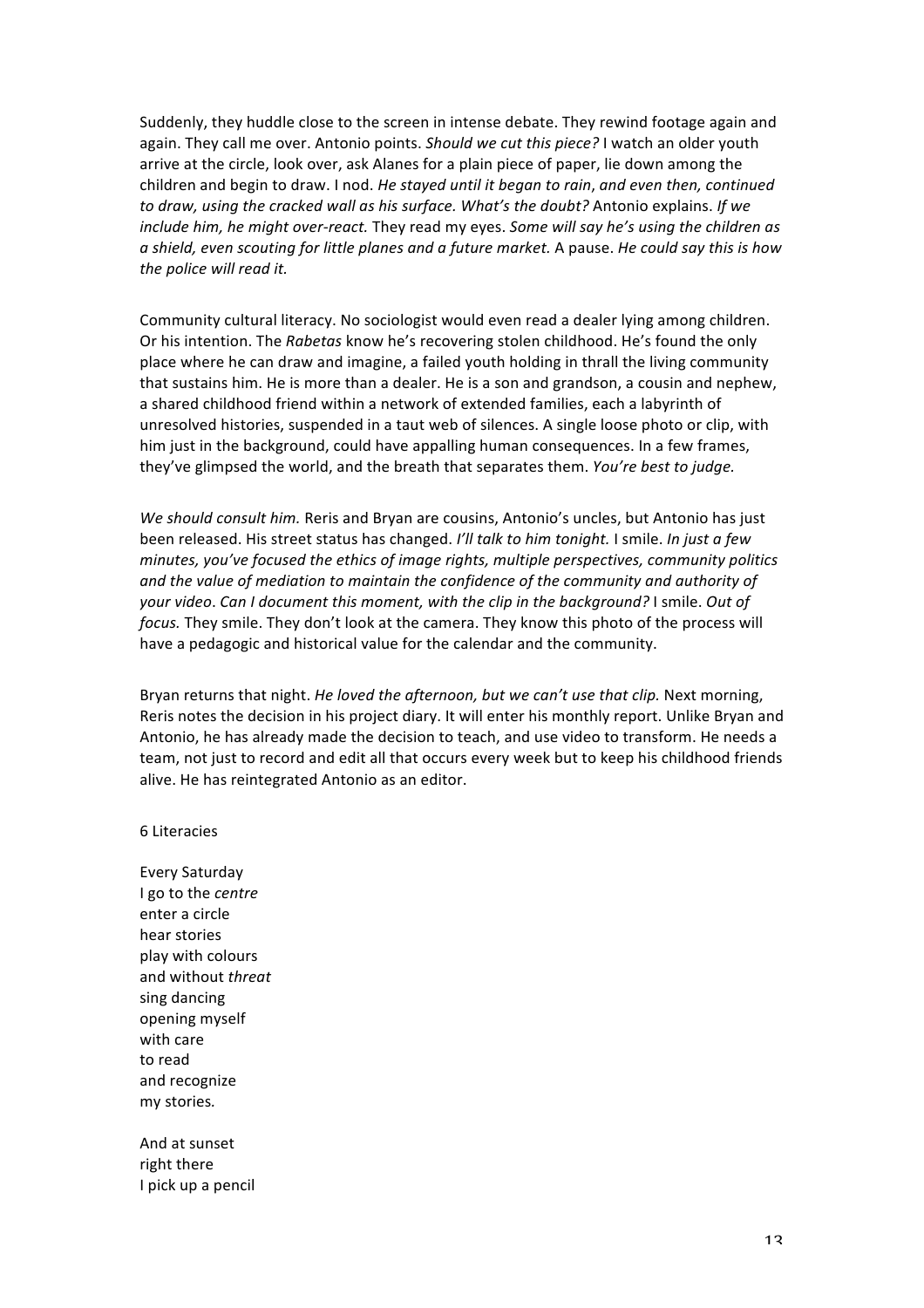which does not judge or cut me or fell my calm and I invent without fear the first comic-book with afro-amazonian *leaves* of life.



(e) Alanes leads a collective storytelling workshop for literacy in the 'Leaves of Life' community library (2016)

Carol and Alanes select photos for their monthly report and site in the *Cottage* kitchen. They sit at the table where every week all the young coordinators of the university's microprojects watch a provocative, independent film. At this old wooden table, they visit cultures of other peoples and extend the boundaries of their palate and imagination. Here, they also prepare their courses and workshops, learn to write academic essays and prepare for the exams to enter the federal university. We are torn about the value of formal education, but they would also change it, by entering it, and meet students and academics from across Brazil. Their chances are slim.

*What's 12 x 20?*, Camylla asks, entering the kitchen, completing her financial report. The two librarians look up. That's when we discover Camylla is illiterate in mathematics. We'd imagined that while we were taking care of the artistic and cultural *formation* of our young coordinators, at least the fundamentals of a high school education were being learned. Every day, we ask *how was school today?* Every day, they reply *normal*.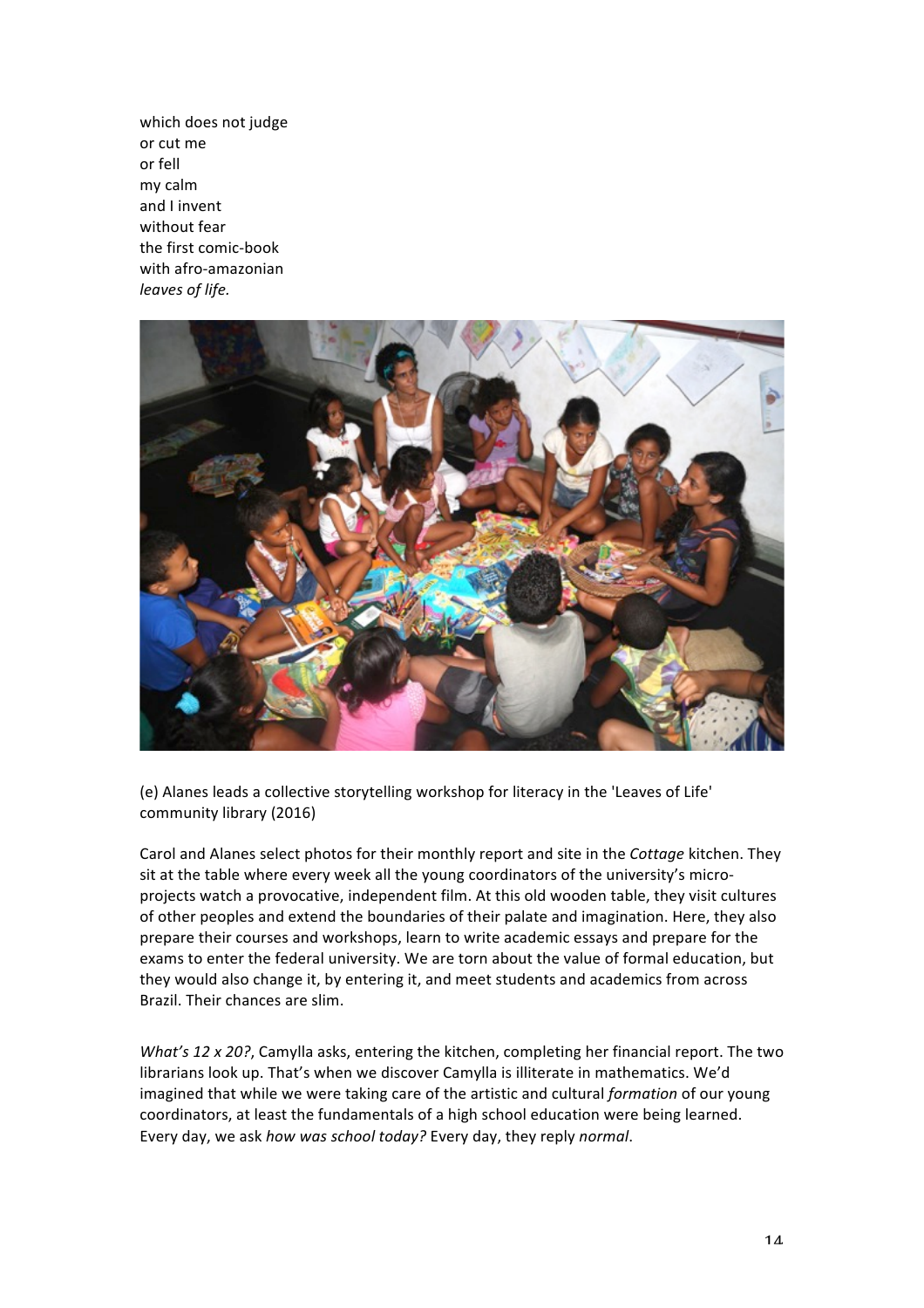*My worst enemy,* Reris laughs, entering the kitchen. He has no times tables. I throw a simple multiplication at Carol and Alanes. Embarrassed laughter. In walks Êvany. I throw the same at her. *I* refused to sleep with the deputy head. She is serious. Does everybody know this? They shrug. *And no-one denounces it?* In seconds, we discover all our coordinators are likely to fail high school and have no chance of passing the university entrance exam. All use their fingers and toes, creating cakes and fences to make huge calculations. *But you make lightning calculations when you buy anything and count your change, I declare in disbelief.* 

All abandoned maths at 8 years old, ring-fencing it in angry self-defence and *preguica*<sup>24</sup> when humiliated in school. To gain the academic points to pass from year to year, they organize community raffles to fundraise detergents and sponges. Then they clean the school as part of a gymkhana. The fast-track option is to permit the school directors to molest them. 

Outraged, we go to the school. The able pedagogic coordinator is depressed, suffering petty envy from alienated, passified teachers. I go to the newspaper, radio and TV journalists. *What did you expect?* asks Ulisses, the only critical, capable and collaborative journalist in the region. An educated self-confident population expects human rights, justice, democracy. *Our state education in the Amazon needs to be the most precarious in Brazil.* Not even geography teachers here know that Marabá is in the Amazon. Our young people didn't even know they are Afro-Indigenous. They think the Amazon is 'out there'.

Alanes and Carol post the photos of the library in the red zone: storytelling, *AfroMundi Kids*<sup>25</sup> presenting traditional Guinean dance, *Rabetas* projecting new community videos on cracked walls of the new houses. *Will we include photos from the kite festival?* Carol asks. She opens a selection of young people teaching children how to create the technology to write on the wind. As I photograph them working together, I notice cuts, extending from Carol's wrists up her inner forearms. I put down my camera and take her wrist in my hand. I've known her since she was six. *Carol?* She shrugs. *Why?* She glances at Alanes. I turn Alanes' hand over. She too is cutting herself. They see the shock and the questions in our eyes. Carol laughs, Alanes explains. We are anaesthetized. It's a way to feel the pain of everyday life. Êvany is standing in the kitchen doorway. She turns her inner forearms toward us and raises her leather and woven bracelets. She too is mutilating herself.

All the cuts are raw, the scabs still forming. When did this begin? I ask. Who knows? Carol replies. *Does no-one notice, in your homes?* They shake their heads. *Show him,* Carol says to Alanes. She peels back the frayed hems of her shorts, and reveals the cuts on her thighs, not to be seen. Évany does the same. Different cuts, deeper. The tears well up in our eyes. The cuts look like indigenous markings. Centuries of unacknowledged violation of women in the Amazon are now perhaps finally being documented on the thighs and wrists of their descendants. We discovered we are all doing it. Alanes speaks objectively. When the cuts *heal, the pain writes a new page.* 

These are among the most intelligent youth in the community, perhaps the most sensitive and supported. Why have they not spoken to us? *Do you write about this?* I ask. The question seems banal. *Can you show me your thighs again?* So many wounds, on the inner and upper thighs. Scars beneath scars. Shadows of pain. *You should photograph this, Carol, before it disappears. Or write lyrics. Have you written poetry to explain this, Alanes? You're* writing the history of the Amazon onto your bodies. Do you know women throughout the world hurt themselves? Men hurt others. But there are other ways to remember, to achieve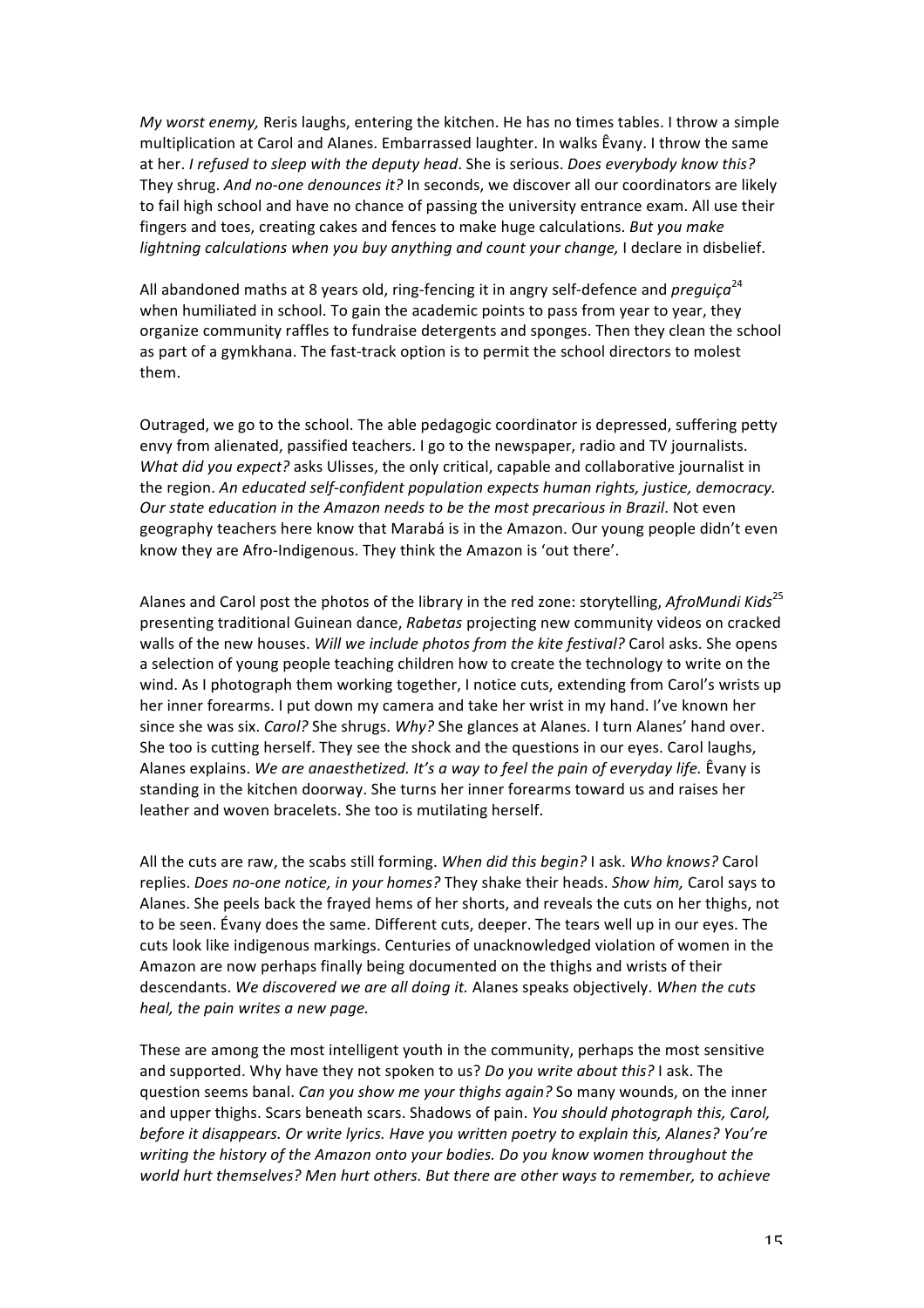## *justice.*

They all know how to listen, to speak, to alert and to intervene when they are with the small children of the library. You cannot learn these empathetic reflexes of solidarity. Yet they are mutilating themselves. How to tell them? Alanes reads my eyes. *I know it's dangerous. I'm* seeing a psychologist. She doesn't understand. But in explaining to her, I can now explain my *madness to myself!* She laughs and turns to Carol. *Shall we finish our documentation, girl?* We still need to go door-to-door before we set up Owl Cine!

The next morning, Carol flies to Belém to receive a UNICEF award for Community University of Rivers. She is the only youth present amongst 150 head teachers and project directors. None can see her cuts. She presents the project with authority and insight, gained at that old wooden table in the kitchen. And she can't multiply to save her life.

## 7 I (too) am the Amazon

Évany texts us at midnight. *Carol has left Cabelo Seco*. I'm stunned. Twice, she has been our youngest *Young Nelson Mandela*<sup>26</sup>, in 2014 and 2015, recognized for her courage, innovation and leadership by example, in every sphere of the community university. She has been at the heart of the project from its very first night. *What happened?* Évany responds by zapzap. *Too much to explain here*. 

At 14 years old, just three years earlier, Évany enchanted a world congress of performing arts education in Paris, responding to my keynote with her agogô. Her courage and her pedagogic brilliance with any Amazonian percussion instrument, guitar and sax, cultivated a rare confidence between us. I persist. *Her gran beat her into the ground, then called a* removal van and had all her possessions transported to her mother's home in Vila do Rato. I imagine the humiliation. Why? Evany is already messaging. She cut and shredded all her *jeans.* An answer is already forming in my mind. And Maestre Zequinha<sup>27</sup>? A pause. *Exactly*. He turned his back.

In *Drums of Freedom,* Carol and Évany are percussionists. In *Owl Cine*, the production pulse of the community's independent film culture. On the *Bikerides for Life*<sup>28</sup>, they share a bike, shrieking and laughing with freedom beneath the motorway bridges, blowing whistles, and singing songs of freedom as we pass through the crowded streets. The project's earliest photos show Carol holding the mic to amplify Évany, eyes closed, playing recorder solo to the rapt community, and Évany holding the mic to Carol's drum and, later, to her sensitive acoustic guitar solos.

Perhaps they've always been lovers. But now, increasingly, in the street cinema and on the international tour of *Let Our River Pass*<sup>29</sup>, their insatiable need for love, their transgressive desire, can no longer be contained beneath the old kitchen table during films of *formation* and mathematics workshops. It seeps across every threshold of caution and restraint. In the authoritarian post-colonial gaze of our Afro-Indigenous community, already tense with Catholic repression and labyrinthine jealousy, this compulsive love is dangerous. For them, and for a project that refuses funding or patronage from mining companies and their institutional allies, this is social suicide. Had Antonete and Zequinha intuited the truth of their granddaughter's choice? Had their patience snapped?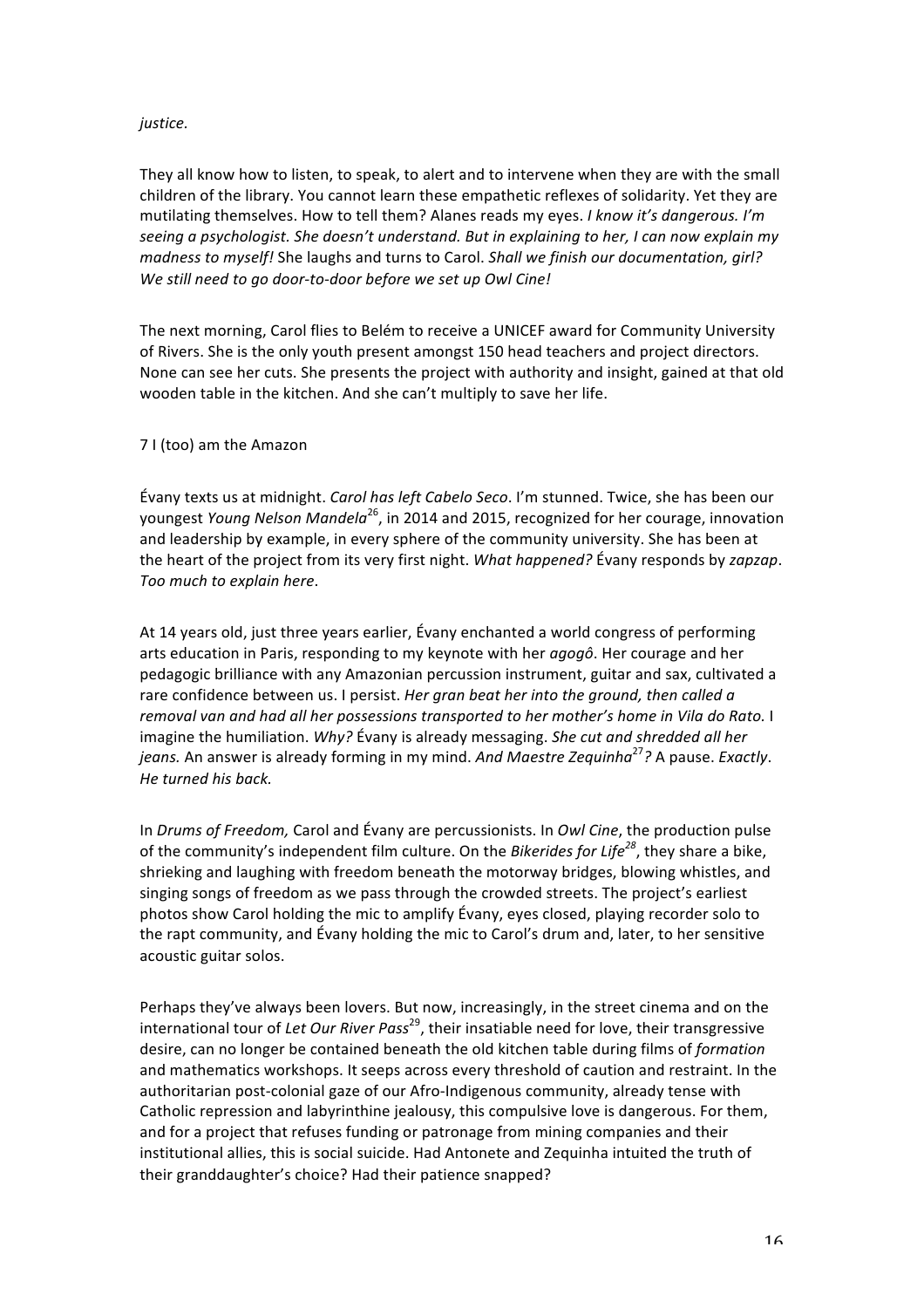*Do* we have to wear jeans? Carol and Évany ask when we launch 24 performance workshops in Jose Mendonça Vergolino middle school. Both know workshop coordinators in a public space are examples, not just of a different kind of education rooted in popular culture and the valuing of arts-rich pedagogies, but of young people as co-researchers, pedagogic collaborators, and as arts educators. We talk it though together. If we are committed to *freedom of expression, diversity, self-determination, why another uniform?* Carol challenges everything, with respect, but with courage. Both wear project t-shirts with pride, themselves declarations of poems and songs they know by heart. But when Carol plays guitar in the *More Culture in School* workshops, and when Évany sits astride her *carão*, they want to be and display the freedom and independence they symbolize.

24 workshops later, Carol and Évany braid red, orange and yellow fabric into their thick afroindigenous hair and twine the strands around their waists, foreheads and handlebars. They meet the 1200 pupils who have discovered through dance, percussion, song and theatre that the Amazon is within them, where they live, study and play. They too are all desperate to become rays of the Amazonian sun that at 8 in the morning already throws bold shadows of their bikes across the street. While Camylla and Lorena prepare AfroMundi Kids, Reris and the *Rabetas* film, and Alanes reviews her poem. Carol, Évany and Elisa pass cheese bread and bananas to the military police and municipal guards, inviting them to tie the blazing streamers to the aerials of their motorbikes and cars. Together, the head-teacher, her pedagogic team and the young arts educators implement the collective decision of the teachers and parents who approved the project. Together, they create the itinerate human installation, *I am the Amazon*. As the *bike-ride for life* flows through the streets of Cabelo Seco, Vila do Rato and Santa Rosa communities, children, parents and teachers see the River Tocantins catching fire, transforming itself into vital solar energy.

*But where was the art?* rages the former Secretary of Education, a school pedagogue, two days later, inflamed by the politicians and mining companies in favour of the projected hydroelectric dam. Why didn't we create a new play, through 24 workshops, to be performed by our most talented pupils on the Metropolitan University stage? The young arts educators of the community university know the source of her anger is the news coverage that popularized pedagogic, eco-cultural and paradigmatic choices to more than a million people across the region.

Camylla responds live on TV and radio, a week after the human sculpture. *'I am the Amazon' is* our pedagogic installation, a response to the multiple violences we suffer and will suffer. It *is* the performance of our personal and community transformation. Carolayne, our social journalist, Camylla's co-singer and Évany's older sister, adds: It is our popular culture, now as pedagogy in movement. We perform our values of care, solidarity and sustainable *community*<sup>30</sup>, when we pedal, in synchrony.

We cycle over to Carol's mother, in Vila do Rato, five minutes from Cabelo Seco. It's another world. Wooden shacks, no drains, even fewer men, far poorer. Here Carol is not the only grandchild. She is the oldest child, suddenly responsible for five brothers and sisters, more Indigenous than African, in the salacious gaze of a step-father. She emerges from the wooden house, tilted towards the Rio Itacaiúnas, whose life-source has already died. She smiles and embraces us. *Are you okay?* She nods and smiles, concealing a continent of uncried, invisible pain. Her shorts are shredded. A perfect place for Leaves of Life. We smile. No need for many words. They're all waiting for us to organize Owl Cine.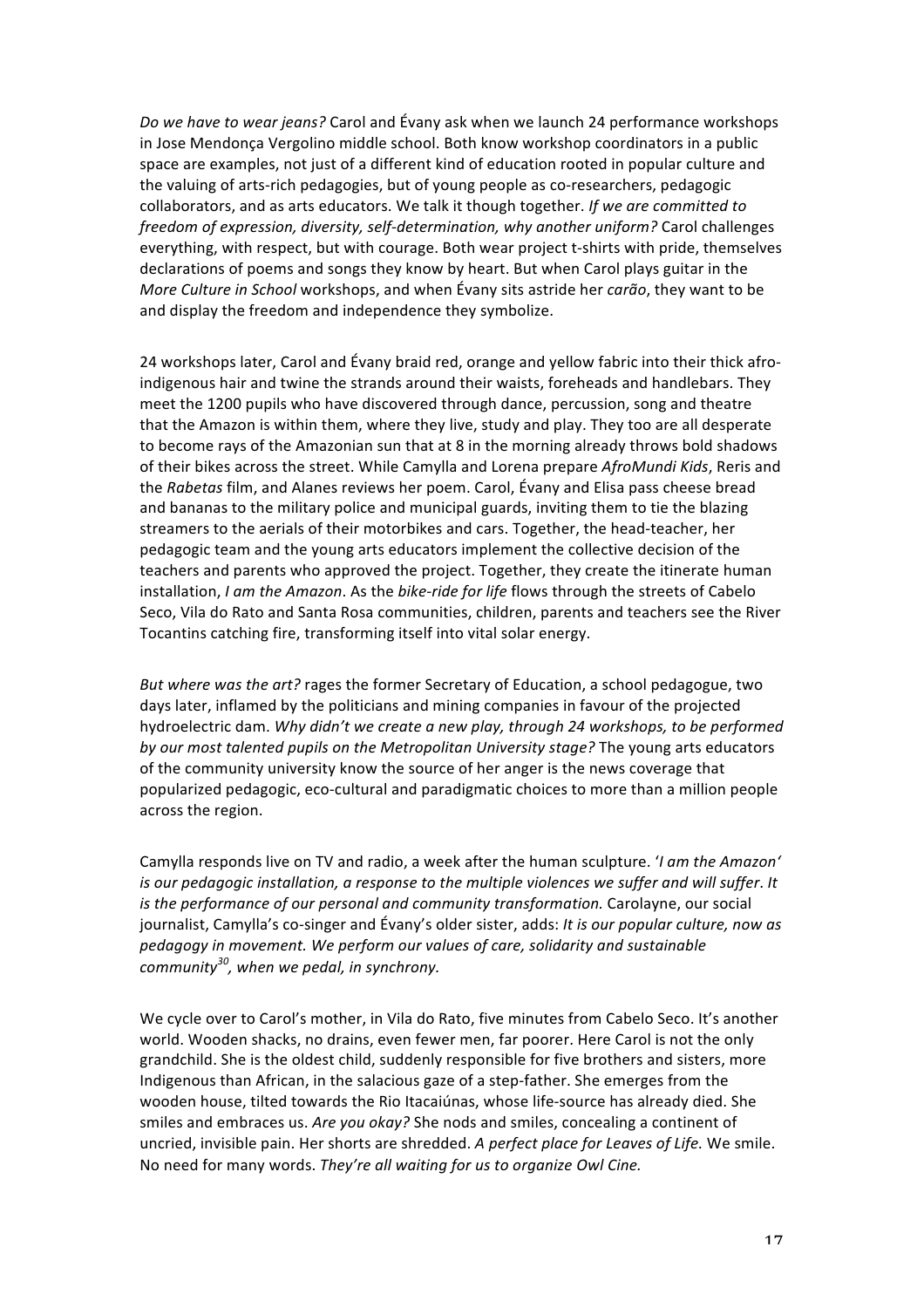### 8 Well-being

### *Letter from Mariana*

*My dear Marabá, Amazonian kin Greetings from Mariana your miner-sister still trembling beneath the lava. I write against time* within a labyrinth of shame without light *to disturb and encourage you...*

Sister, even sensing it was a lie *I let green promises seduce me to become human and end once and for all my fear of hunger. I won a home and became so consumed* by the dreams in the palm of my hand *I* spent the future bit by bit, not noticing...

*Friend, read the debris of my naivety mocking my dry scream.* Learn from me, my cousin the toxic cost *of saying 'yes' when you think 'no'.* Don't even hide behind the law of silence that today shelters so many giants...

*Marabá, when their ships pass* fat with so much iron, beef and wood *your chance will have already passed!* You will only have time *to take one last selfie in front of a boat rushing* towards the source of the Tocantins in flames!

*Sister, preserve the Lourenção Boulders wise beings that will protect you from the ships of death and guide the rains of dawn. If together we declare "not here, Vale!" we can free ourselves of this dirty lava and care for the vital Amazonian beauty!*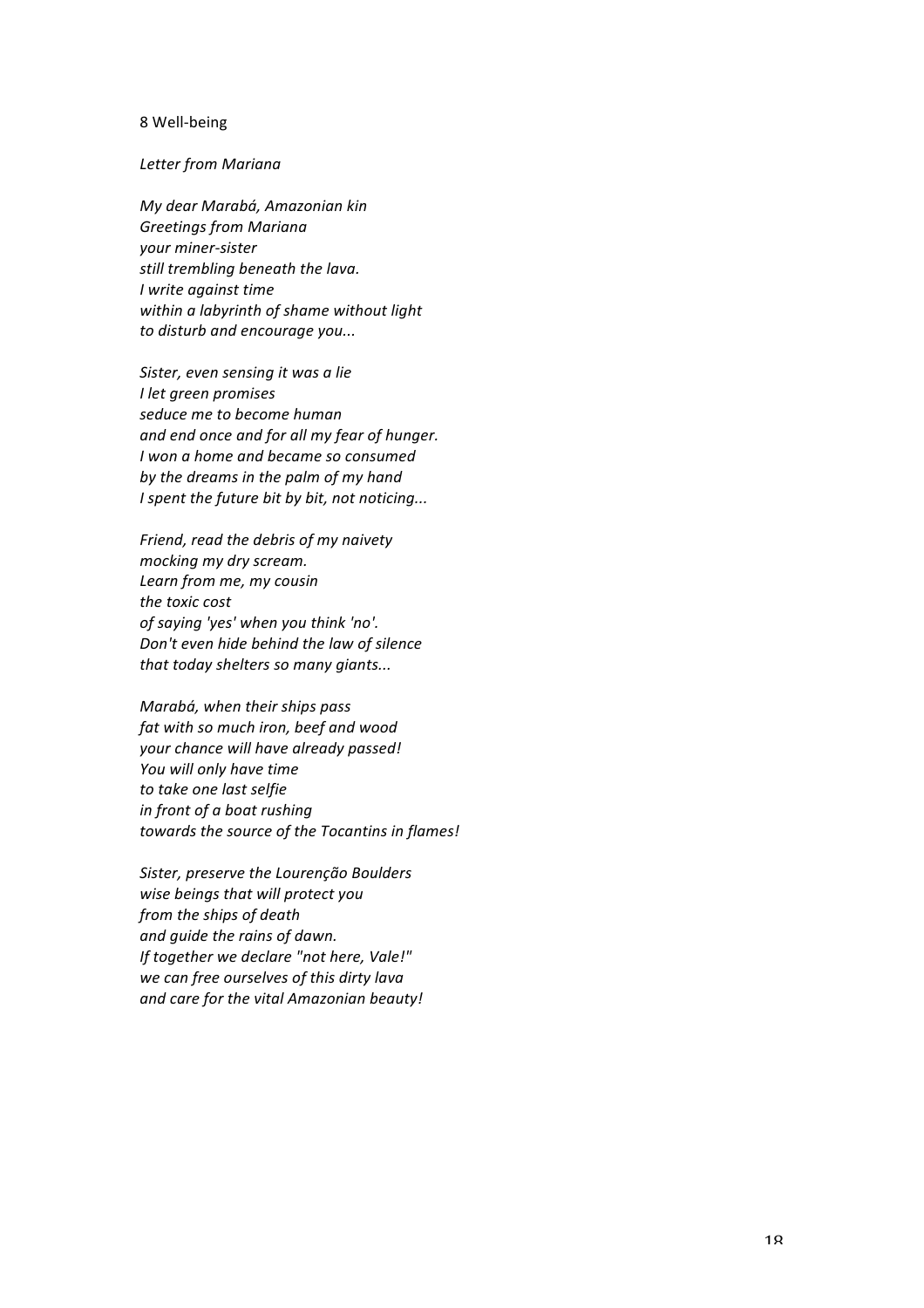

(f) AfroMundi imagines the rebirth of the dead River Tocantins in 'Life-Source on Fire!' (Belém, 2015)

Scrambled eggs, sausage, toast and baked beans in the Community University of Hong Kong is a far cry from beans, rice and beef. But for Camylla, its rain in the desert. She has been struggling with Chinese food for three days, indeed, has been unable to digest anything from the moment she boarded the plane in Dubai. She is not afraid to taste the unknown. In her first international trip, at 15 years old, a ten-day residency in Medellin, she closed her eyes and put *chicharrón* and *arepas* in her mouth, identifying and classifying each taste. She gave brave afro-dance workshops and received questions to Spanish speakers. It was not just to receive recognition as a dancer. *I saw our project 20 years from now,* she said in her community slideshow, when we returned to Cabelo Seco. The arts can transform drug-abuse into projects, and drug-wars into community cooperatives.

Smelling everything before risking tasting it, she astonished our hosts in Washington, at 17, spitting out quality vegetarian food, even forcing herself to vomit, before performing her solo 'Roots and Antennas' to an international audience at a congress on climate change in memory of Chico Mendes. Camylla shone in the healing warmth of recognition. She was creating international confidence to invite all the young coordinators. And she was performing the humanity of the Amazon, inspiring international solidarity and protection. But she was risking illness and living a permanent, tense state of distress.

*Why have you chosen dance as your language?* asks Professor Oscar Ho. Camylla is keen to find a new answer to a question she has received in so many interviews and roundtables. *I have always been more lucid, more analytical using my body.* She pauses, I translate. *I always let others speak.* He smiles. *You seem extremely lucid to me.* The Taiwanese academic and the post-doctoral Umbrella Movement activist are fascinated. The rhythm of translation gives Camylla the opportunity to select her words with great precision. There's inherited ancestral knowledge, and more lived community intelligence in my body. I mean to say, in *my visceral memory.*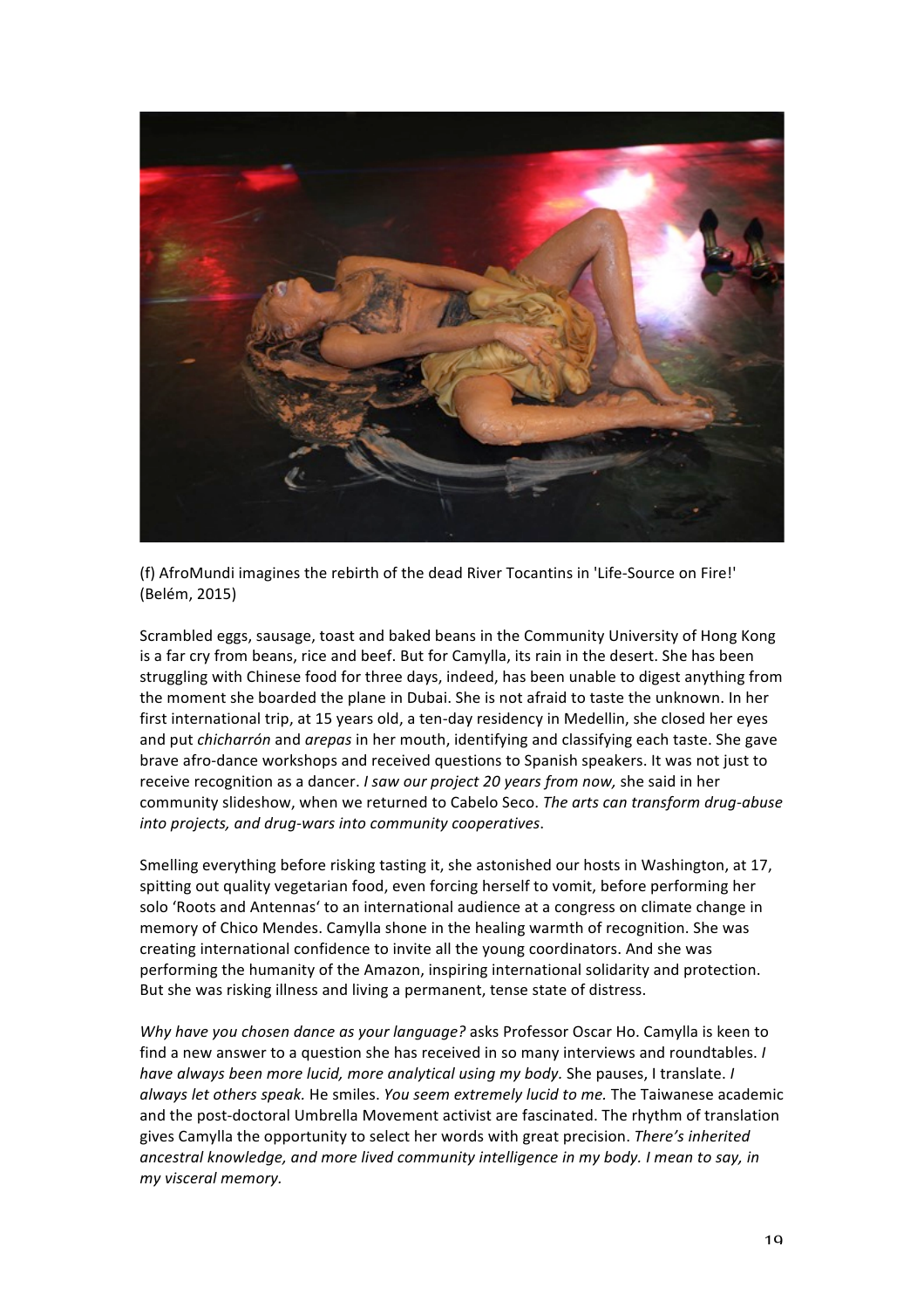She checks the new word with me. I'm astonished by her bravery. She has never risked this explanation, even in her reflexive reports. I remember to translate and explain my pause. Camylla picks a piece of chicken from my plate, unaware of the intimacy of her gesture and of its Cabelo Seco community reflex. The Taiwanese academic is enchanted. What do you *mean 'visceral memory'?* Camylla pauses again to reflect. The Dean has forgotten to eat.

As a child, we went hungry many nights, even days at a time. When my mother came home *from partying, drunk, she would beat me, till she collapsed, exhausted. She forbade me to cry.* I even had to thank her. Before the Rivers of Meeting project, I didn't even know I was the descendent of an enslaved African herbal doctor and of a raped Indigenous planter. I *carry* so many silences in my conscious memory. But these...legacies, she turns to me to confirm the word. *In my experience, its more precise to research and narrate these legacies through dance.* She gives me space to translate. They pass from generation to generation, *through compulsive emotions*<sup>31</sup>, muscular tensions, that bind my chest in knots. The postdoctoral student is making notes. If they inhabit the body, maybe these legacies can only be *transformed through dance. Like massage. Loosening and restructuring history.* The Dean smiles. *Remember to eat!* 

Camylla is suddenly crying. A respectful silence. I look again at her, still just 20, remembering the emotional and physical falls she has suffered to be here. I'm stunned at what she has learned from the creative research we completed together. Respiration as memory and echoes of undocumented histories. Respiration as narrative, passing through her resilient but marked, aching body. Now I know the deep massage I gave during our research, created knowledge. I glimpse how she translates that into her dance performance.

*It's* one of my thresholds – she looks to confirm the word, *I* am struggling to cross. I cannot *keep any vegetables or unknown tastes down.* The tears fall again. My stomach knots. I feel nausea. But at least in 'Life-Source on Fire'<sup>32</sup>, our new solo, I can show this to my community. And women and children can interpret for themselves. Contemporary dance invites. It *doesn't direct.*

We return to our rooms to prepare, and then visit the spaces where we will work. Camylla's flu is becoming more bronchial by the hour, and threatens to become pneumonia. I prepare lemon, ginger and garlic tea for her twice a day, and retrieve the massages she received during research into her respiration. In the ten days we spend together, Camylla gives afrocontemporary workshops and performances of *Life-Source on Fire* to students at the Hong Kong Academy of Performing Arts and to activists and community arts groups from the Umbrella Movement, living on chicken soup I find in backstreet restaurants. She sucks every ounce of nutrition from the bones, then grinds them bite-by-bite into a pulp, which she spits onto the periphery of her plate.

Every morning and night, I bring her lemon, ginger and honey tea, and she begins to recover. But when we arrive in New Zealand, her health again becomes fragile. Her workshops and performances for Maori youth activists and later, for students at Auckland University Dance Academy inspire. But when she is forced to cancel a performance, we face a threshold that cannot be concealed. We can't lie onstage, amiga. People believe in what we're proposing. And we cannot fly home. So we need a solution.

We pass from extreme air-conditioning to humid pollution, every day. My body can't take it, *Dan!* I smile. You know that's not the whole story. Look at what you do to the bones. She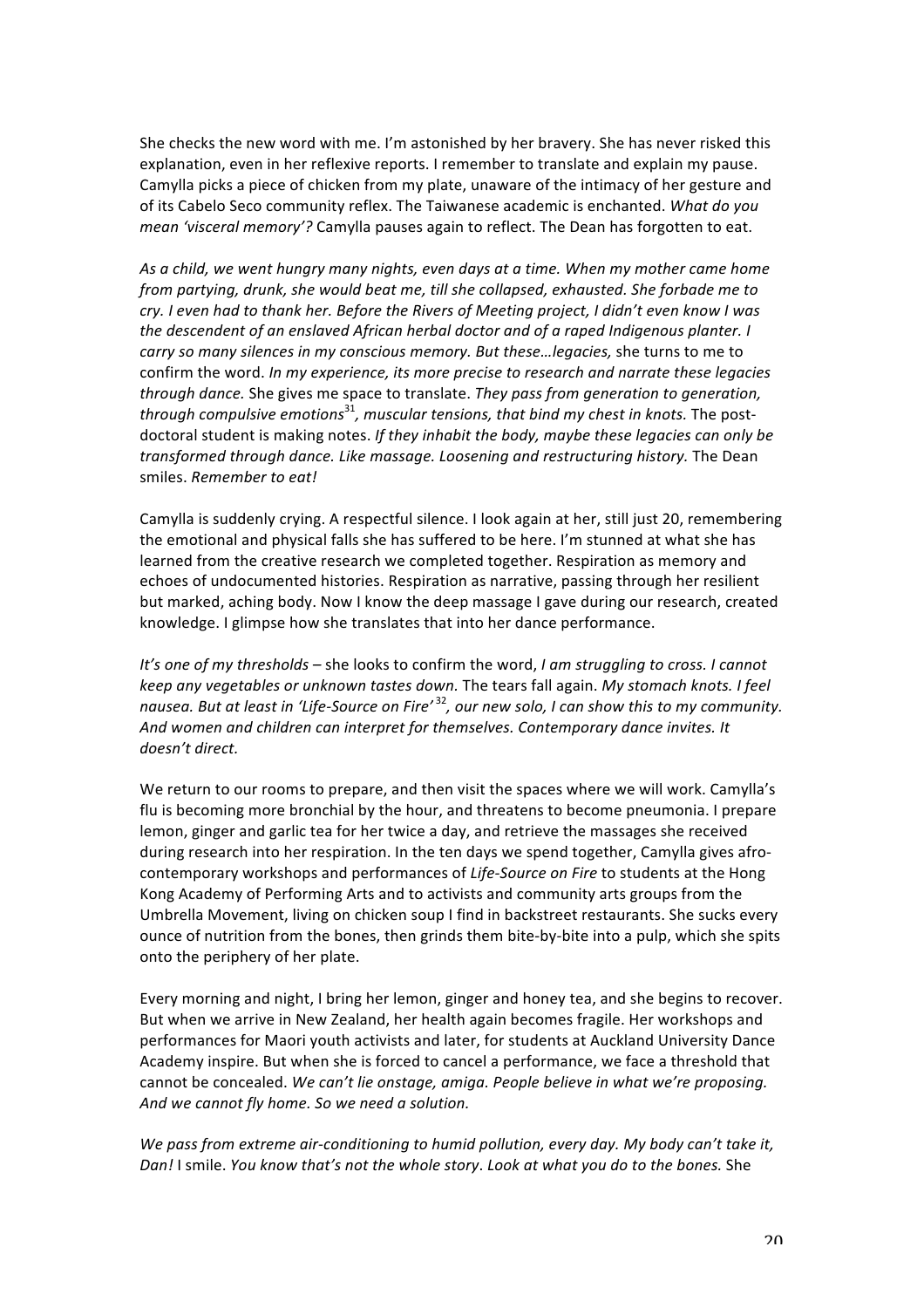smiles, looks down, aware. *I know I'm addicted to foods that fill my belly but leave me weak,* as a dancer, as a dance educator, as a person. But it's the only food that stays down.

I've an idea. These next two weeks Camylla, you cook, for us. Experiment. Taste, as you cook. We're in this high-tech apartment. You have a dream kitchen. Take care of yourself. Care for *me* as *I* care for you. In exchange, I'll translate you, and mediate. She nods and looks down at her mobile. Cabelo Seco is always present.

We're here to research the future of the Amazon, to sensitize everyone we meet about new emerging scientific evidence which indigenous peoples have known for millennia: that there is a huge river in the sky<sup>33</sup>, which sustains the rains, rivers and continents of the world. We are here to learn from the most advanced urbanised indigenous people in the world. But we have stumbled across a simple insight, which illuminates many unresolved questions in our project. We prepare people to care for others, but they do not care for themselves. To research the future of Cabelo Seco and the Amazon, we need to research how Camylla will care for herself. I look at Camylla, imagining herself as a student in the School of Dance. She takes care of others by obligation, and in emergencies. *Prepare the lemon, ginger and honey* tea for us both.

### Camylla cuts, experimenting, tasting.

Five months later, I read these stories to all the youth coordinators, at the wooden table of *formation* in the kitchen of our Community University of the Rivers. They have been writing an essay on state high-school education, in preparation for university entrance exams in November. Free state education is threatened by privatization and cuts to the humanities, in the wake of the recent impeachment of President Dilma. Will our university survive this political-juridical coup d'état? They approve the stories and the inclusion of their real names.

I leave to visit Brandon in prison. He's been detained, to await trial, for being unable to say no when invited to assist an armed assault, with a toy gun. Camylla has shown us clips of him on her mobile, being beaten to a pulp by bystanders. They don't know why they want *revenge*. Brandon's gaze of shock and fury, as he looks up towards a police photographer who calls his name, is already another front-page portrait of 'black youth'. It passes, hand to hand, from mother to child, neighbour to neighbour, in silence, throughout Cabelo Seco.

Our project opens doors and Brandon enters the commander's office, shaven head and thin. He cries inside my hug. The police punched me, then threw me to the crowd, Dan. His national award as a video-maker has protected some of his human rights. Now we need to protect his fragile health. *Can I include you in our chapter?* I explain. He nods his authorization. This book may just save his life.

Dan Baron Cohen Marabá, October 2016

 $1$  The original cultural group of children that emerged from community workshops in the backyards of Cabelo Seco in 2009 to develop into acclaimed percussionists and singers/organizer-producers that launched the CD *Amazônia Nossa Terra* in 2013.<br><sup>2</sup> The first youth scholarship action-research project that emerged from the cultural group in 2012,

coordinated by Camylla Alves, to recover traditional African dance.

 $3$  The third youth scholarship action-research project that emerged in 2012, coordinated by Gilmara Santos, to create a family-based community library in each of the 510 homes in Cabelo Seco.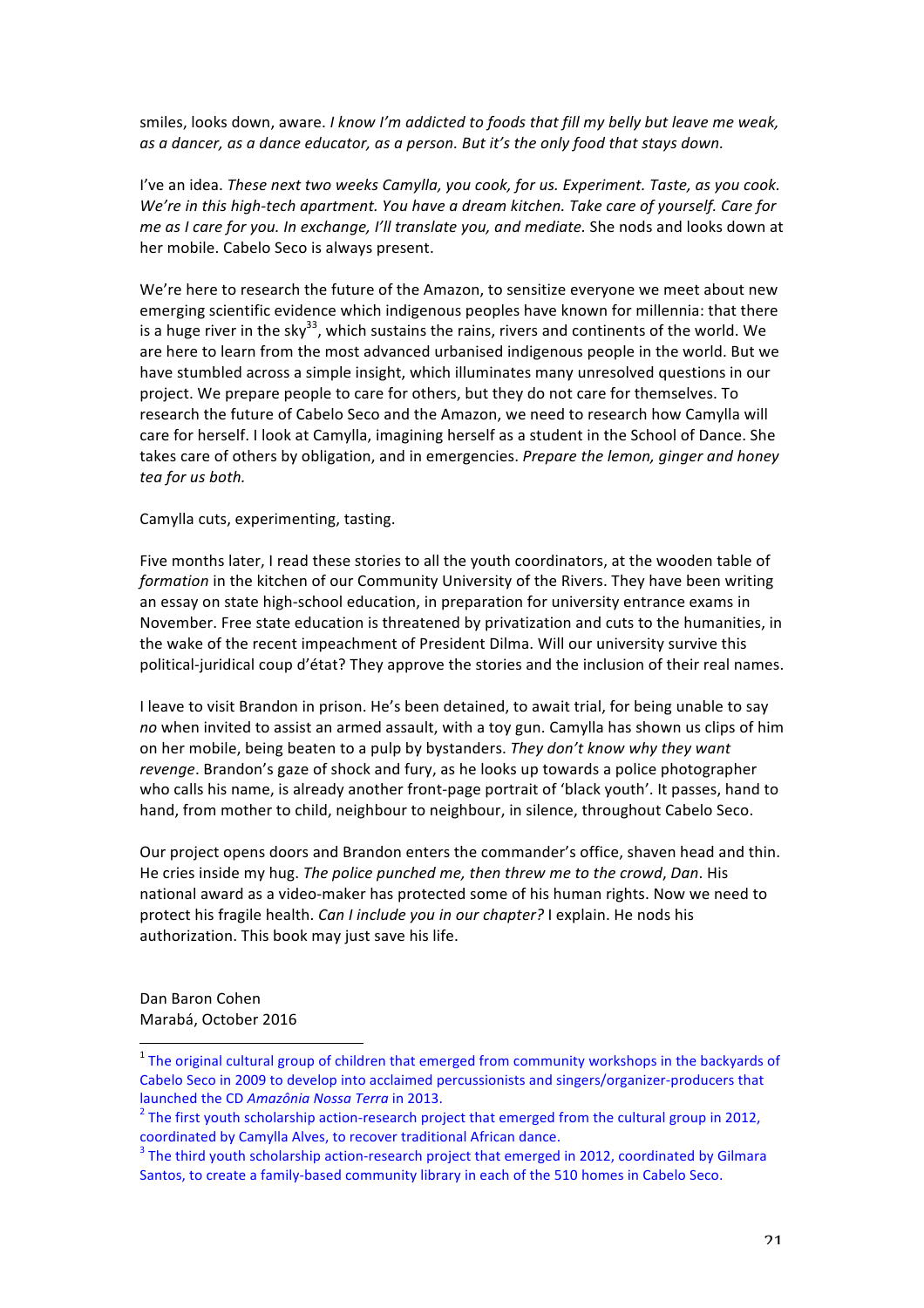$4$  The fourth vouth scholarship action-research project that emerged in 2012 to screen independent Brazilian and international films in the Warehouse of Culture, then in the little square, and on walls of homes in the two streets of Cabelo Seco.<br>  $5$  A transversal project that links nine action-research projects through a solar-powered community

bike-radio, to demonstrate the potential of solar energy and disseminate all our cultural actions. This emerged in 2014 from the second 2012 scholarship project, *Not a Jot*, social journalism to value excluded youth perspectives.

 $6$  The fifth youth scholarship action-research project that emerged in 2013, coordinated by Reris Mendes, to document, celebrate and disseminate the project, through audio-visual media.<br><sup>7</sup> *Imaginário* (port), the symbolic soil of our cultural consciousness, that simultaneously comprises and generates narratives carried within language, memory and the imagination.

 $8$  The term given to Afro-Indigenous people in Brazil that conceals these two indigenous matrices of its history, sustains a national amnesia at the core of 'Brazilian' identity, and mystifies the truth of how these matrices met and meet, and their psycho-emotional and socioeconomic consequences.<br>
<sup>9</sup> The ninth action-research project that emerged in 2014, coordinated by Évany Valente of the actionresearch project My Musical Diaspora (2014), and by Elisa Neves and Carol Souza of Clothes to the *Wind* (2014). This second transversal project developed to extend the percussion repertory of Rivers of Meeting, and to affirm gender rights and sexual choice.

 $10$  I use the pedagogical meaning of 'formation', the forming of the full human being, found in Latin-American cultures, as opposed to the more limited English concept of 'training'.

<sup>11</sup> More Culture in School, the program developed in 2013 by the Ministry of Culture in collaboration with the Ministry of Education, to value artistic and popular cultures as knowledges, pedagogies and key dimensions for nurturing social inclusion, human rights, citizenship and transformation.

<sup>12</sup> Our *Community University of the Rivers* was founded in 2013 from our *Dialogic English* course, in collaboration with Language School of the Federal University of Pará. Initially intended to value local Afro-Indigenous knowledges produced and exchanged in every space in Cabelo Seco, our university today enjoys Unicef and international recognition, and challenges the political-industrial hegemony of and socioeconomic exploitation by the Mining consortium and its allies.

 $^{13}$  The River Araguaia and its surroundings border the River Tocantins. Its name is synonymous with armed resistance to the military dictatorship in the late 1970s, and the still unacknowledged and uncompensated State torture and disappearance of young people, within the gaze of Cabelo Seco.<br><sup>14</sup> Belo Monte, the third largest hydroelectric dam in the world, based in Altamira, northern Pará.

Revived during the first mandate of President Lula and inaugurated during the first mandate of President Dilma, it is synonymous with political and economic corruption, violation of indigenous, river-dweller and constitutional rights, and environmental catastrophe.<br><sup>15</sup> *Culture in Network,* a program developed by the Ministry of Culture in 2015. The Rivers of Meeting

project, co-founder of the Brazilian Network of Arteducators (ABRA), developed a national project to transform the mobile phone from addictive medium of compulsive, alienated and narcissistic selfisolating youth consumerism, into creative medium of cultural production for social transformation. The project is coordinated from within the Community University of the Rivers.

 $16$  Three teenagers from Cabelo Seco, from the edge of the project, assassinated between 2013-14, in drug-related disputes, in a region where afro-descendent youth are 12 times more likely to be murdered than in any other region in Brazil. The mere presence of the university has gradually transformed Cabelo Seco from no-go favela into acknowledged territory of the region's *imaginário*, creating a climate of self-respect and citizenship.<br><sup>17</sup> The Baobab tree (Baobá, in Portuguese) is of African origin, lives for between one and six thousand

years and is found in Madagascar. It is called the tree of life because in the savannahs of Africa the largest are known to hold up to 120,000 litres of water (and rain water for the local population). In the late 1500s, the Dutch occupied part of modern Senegal, hence the Baobá in the middle of Recife. Brought as seeds to Brazil by African priests who came as slaves, the trees symbolised resistance to slavery.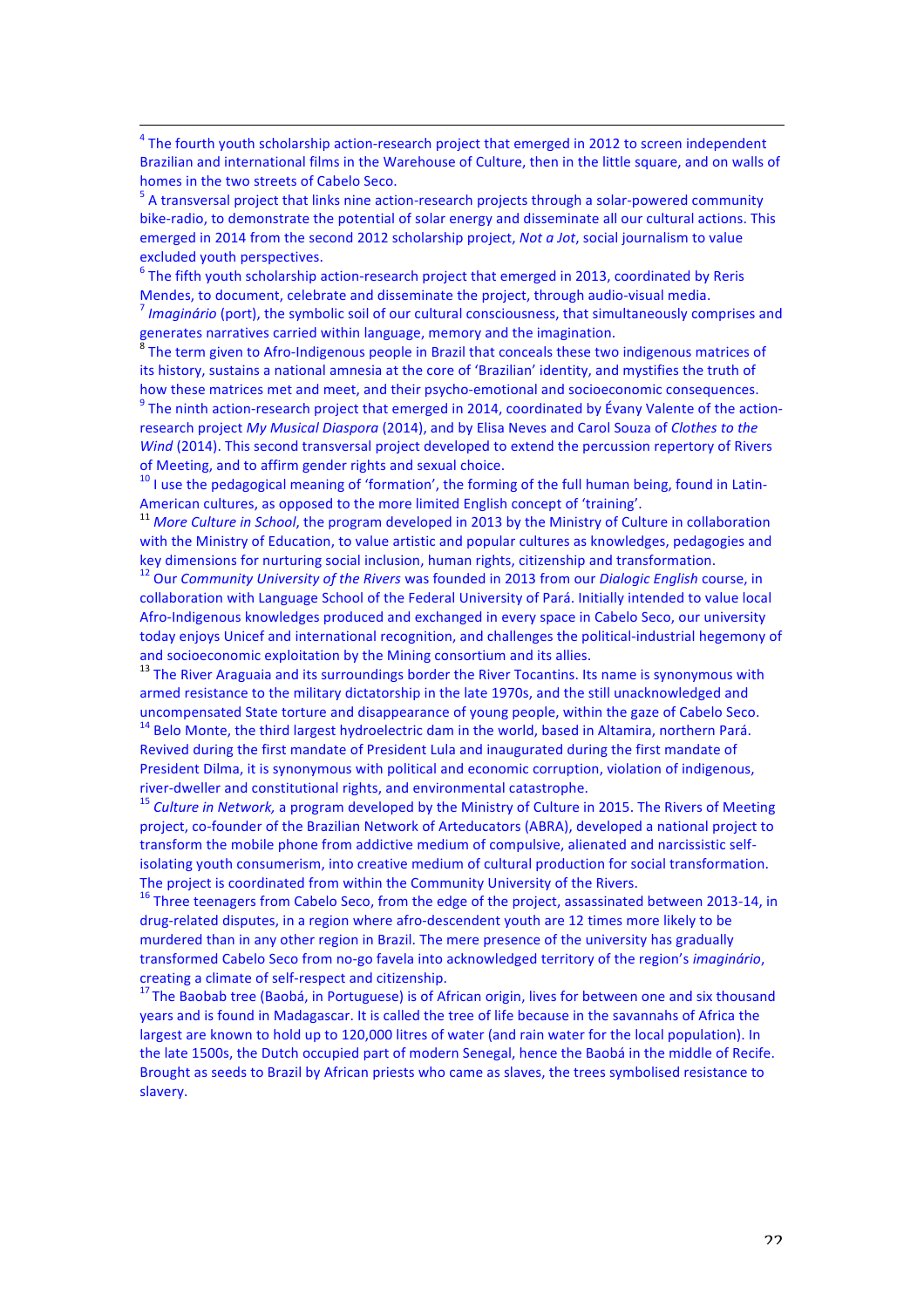<sup>18</sup> *Drv Tears* (2014), AfroMundi's second Afro-Contemporary dance performance, performed in the little square and then in Belém and New York. It dramatizes the violent industrialization of the Amazon and emergence of ecological sensitivity in Cabelo Seco.

<sup>19</sup> We distinguish between *community space* (replete with living, unresolved histories and incomplete narratives, an extension of the front-room, kitchen and bedroom, where residents cross the street dressed just in towels or underwear to visit relatives' and friends' homes), and *public space* (a theatre of rendezvous, accidental encounters, overlapping disconnected narratives that from time to time, connect with more stable, monumentalized or documented narratives of the past). As descendants of the first community on the territory that contains the world's largest deposit of iron ore, contested by world economic powers, Cabelo Seco's residents are frequently photographed by institutions and politicians without their 'consent'. Most think 'no', but say 'yes', or seek recognition and opportunity in the presence of visiting promises. Even progressive local community artists, arts educators, writers and teachers are inter-culturally blind to their post-colonial complicity with this exploitation of Cabelo Seco, urging students and colleagues to develop their own 'public art' projects, sometimes with 'consent forms'. Our conceptual distinction is part of an empowering debate about cultural literacy and cultural self-determination in the Amazon.<br><sup>20</sup> An outboard motor used by families, for fishing and emergencies.<br><sup>21</sup> Trialogue, the interaction between two simultaneous processes: dynamic public onstage dialogue

that emerges through the *presence* of two intimate dialogues that are set in motion when two people meet in a historical and actual place of possible narratives; and interaction between narrator/author, questioner and focalizing listener (audience), who together enable a circle of story-telling to take place, through agreed principles, as the conditions for the performance of making a new collective story.

<sup>22</sup> *Agogô*, percussion instrument made from two husks of the Brazil nut tree, now almost extinct in the South-East of Pará, the world's largest producer until the 1990s.

<sup>23</sup> The *deep time* that transfixes survivors of genocide and massacre, and is etched into the stare of their descendants (*Alfabetização Cultural, 2004*).<br><sup>24</sup> The small hairy, monkey-like creature that moves in slow motion, whose name is synonymous with

the easy-going, siesta-loving, relaxed passivity of many Brazilians. We understand this differently, as a challenge to the proactive, motivated self-determination that our vouth coordinators and their community need to overcome, the psycho-emotional-social legacies of the recovering slave and manual worker. These are so embodied, compulsive, normalized and reinforced by immobilizing industrialized food as to be misunderstood by the exploited as 'my temperament', and condemned by the exploiter as 'good for nothing idleness'. It is also a powerful alibi for fear of failure, social death and the retreat from ambition and dream.

<sup>25</sup> Camylla Alves created this children's dance company in 2014. She works as its educator and artistic director, adapting her own dance research to develop its choreographies for community performance. In this space, Camylla increasingly confronts the authoritarian legacies of her own violated and stolen childhood, as she understands the need to develop affirmative, ludic pedagogies.

<sup>26</sup> An internal award we give every year to our two most outstanding young coordinators.<br><sup>27</sup> Zequinha of Cabelo Seco, musical director of the Rivers of Meeting Project and co-founder of our university, who then became recognized as Master of Popular Culture by the Ministry of Culture in 2015. (*Performing Transformation in the Community University of the Rivers, 2015*). <sup>28</sup> *Bikeride for Life*, a transversal project that emerged in the first Festival of Amazonian Beauty (2012)

to transform the tragic assassination of Zequinha's youngest son into a celebration of care, community and Amazonian youth.

<sup>29</sup> In 2015, *Let Our River Pass* toured performances and workshops to 21 schools and 4 theatres within Connecticut, New York and New Jersey. More than 12,000 children, pupils and teachers celebrated the collective dedication of our youth. Despite this affirmation and careful preparation, we faced two similarly subversive 'backstage' challenges: the gay ego of four of the young artists whose constant need to occupy centre-stage conflicted with the collective agreements and culture of the project; and towards the end of the tour, their desire to disappear in New York to chance their future. Though all returned, we are still working out how to integrate such powerful individual desires that are being strengthened by micro-technologies of communication, inside our collective culture of choice.